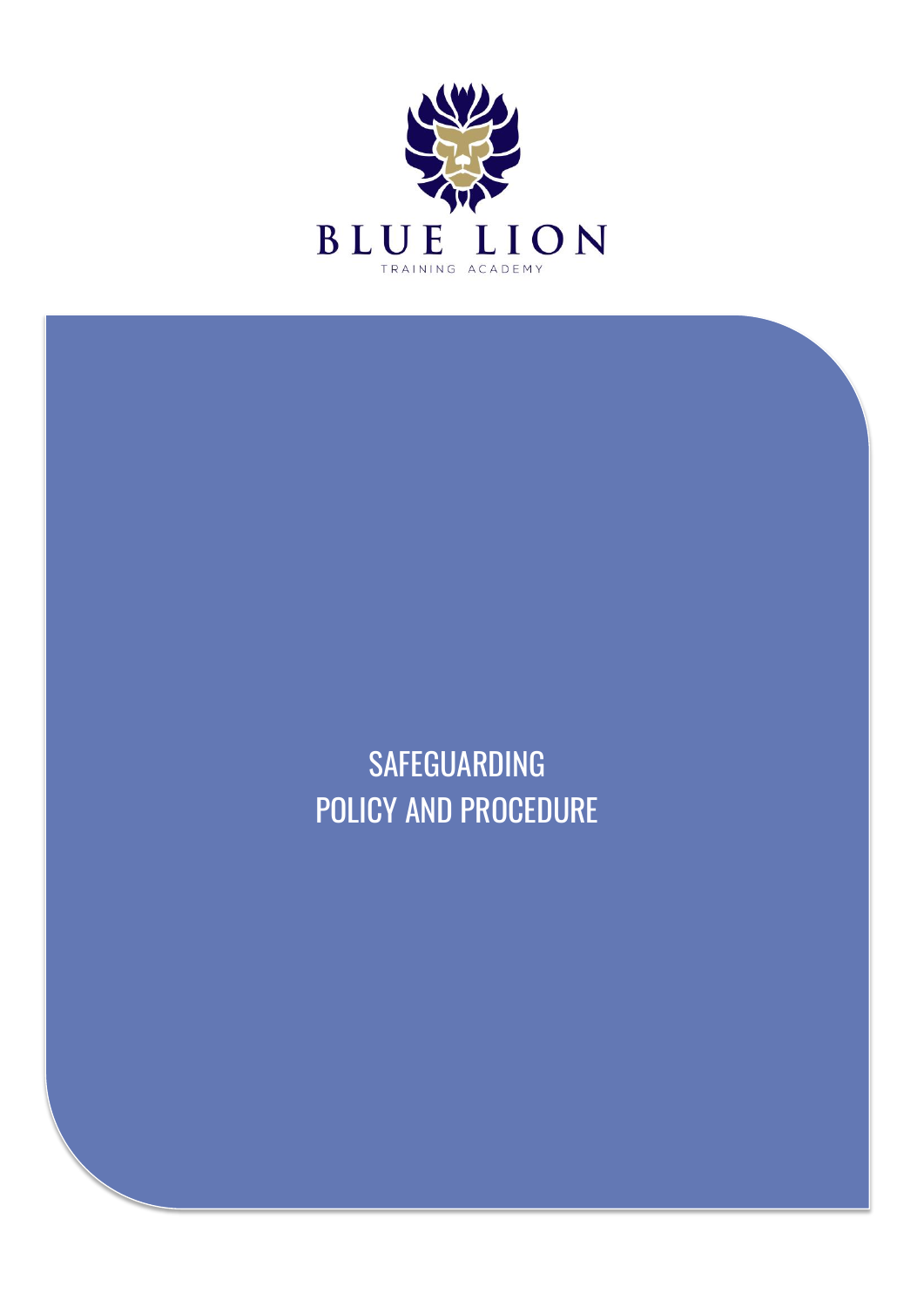# DOCUMENT HISTORY

| Version        | Issued          | <b>Reason for Revision</b>   | <b>Created by</b> | Approved by  |
|----------------|-----------------|------------------------------|-------------------|--------------|
| V1             | Sept 2019       | Initial release              | Harj Dhanjal      | Harj Dhanjal |
| V <sub>2</sub> | <b>May 2020</b> | <b>COVID-19 Update</b>       | Harj Dhanjal      | Harj Dhanjal |
| V <sub>3</sub> | Sept 2021       | Updated in line with new QMS | Geeta Dhanjal     | Harj Dhanjal |

| This Policy and Procedure document has been approved by the CEO /       |      |
|-------------------------------------------------------------------------|------|
| Director and is signed on release to the BLQMS on Monday.com as per the | Chyl |
| version control status in the above table:                              |      |

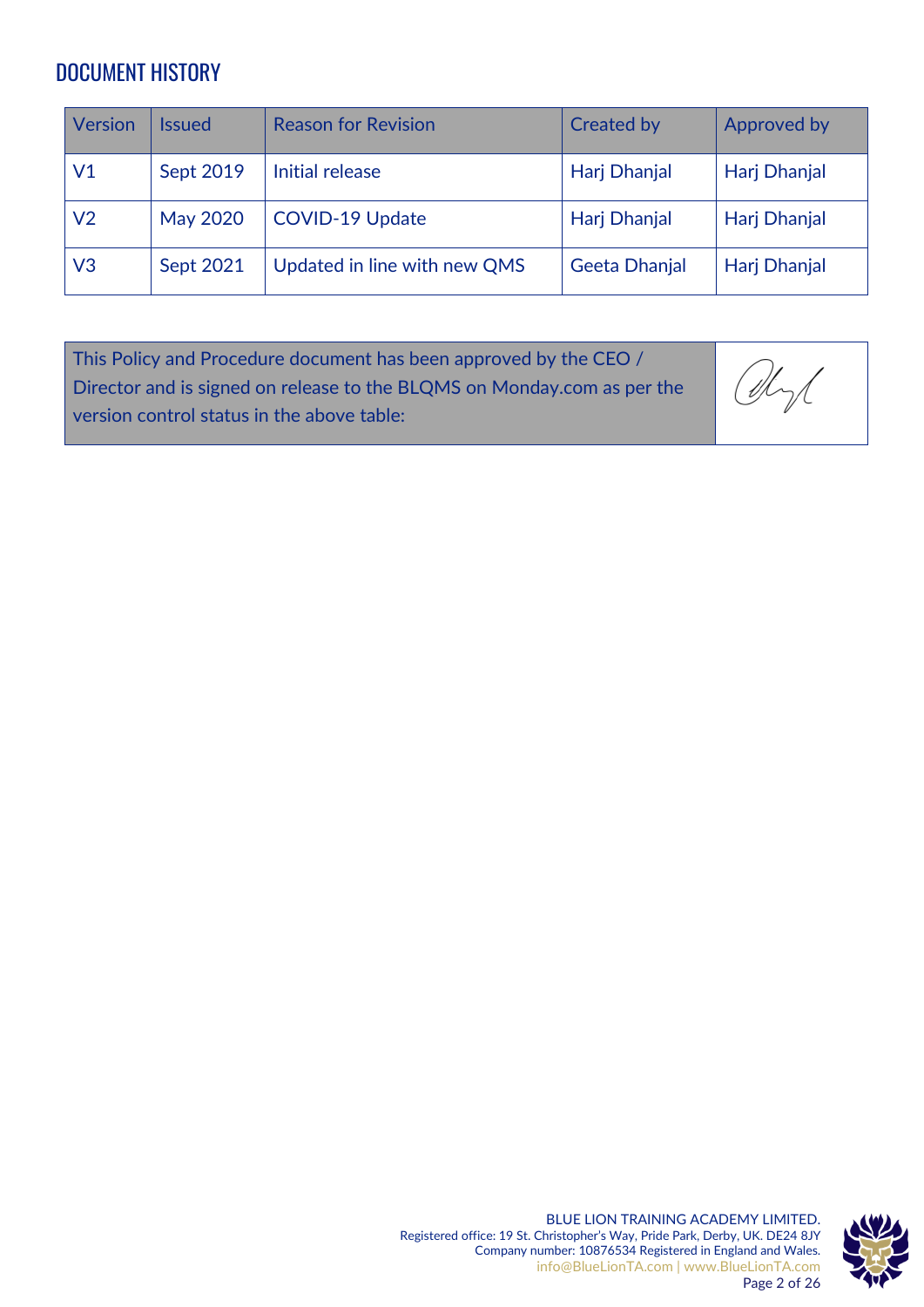# **CONTENTS**

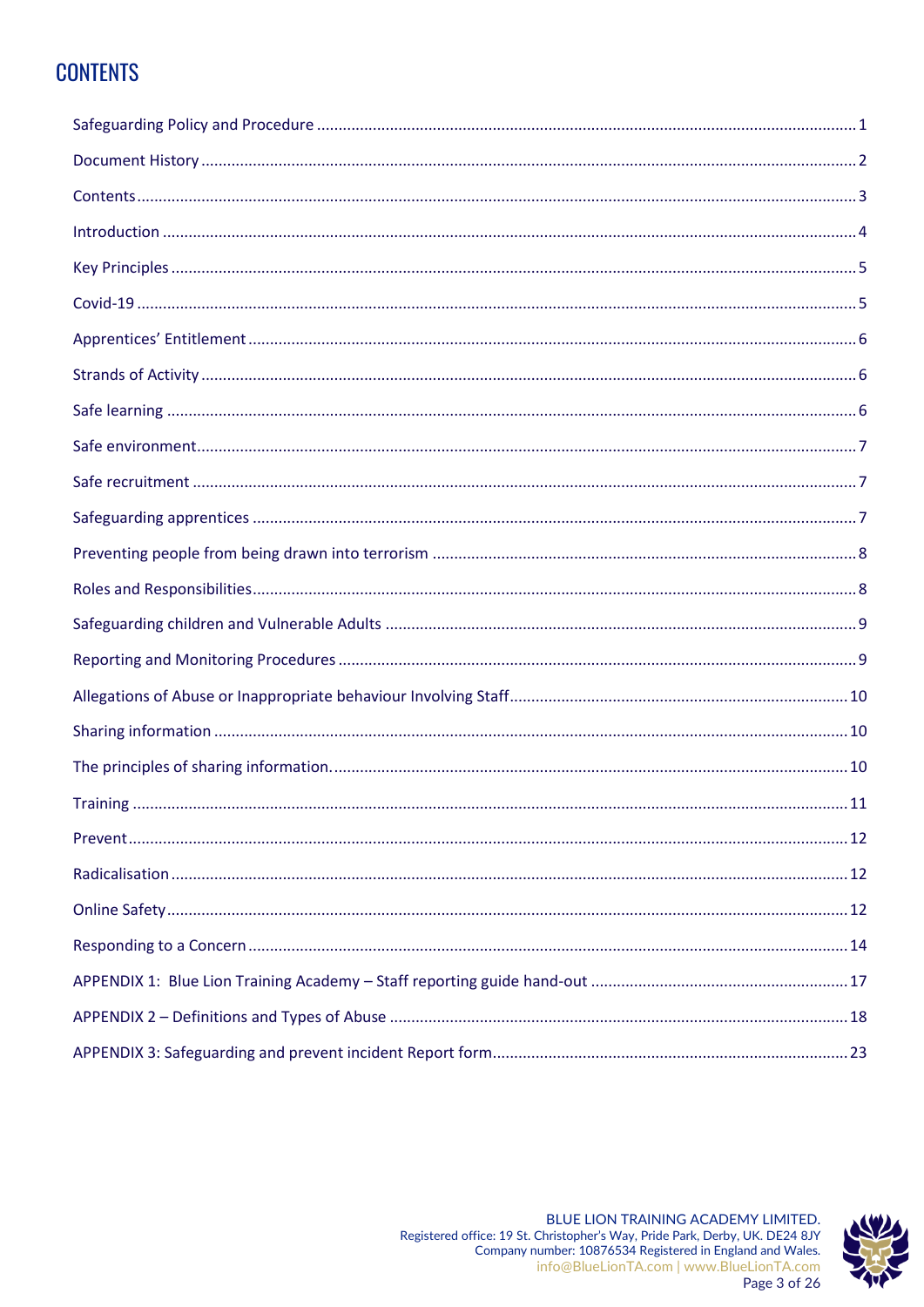# SAFEGUARDING POLICY & PROCEDURE

Blue Lion Training Academy Limited (the 'Organisation') aims to provide defect-free products and services to its customers on time and within budget, we aim to audit our policies and procedures to drive continuous improvement.

### **INTRODUCTION**

Blue Lion Training Academy has a statutory and moral duty to ensure that it functions with a view to safeguarding and promoting the welfare of young people and vulnerable adults receiving education and training, this includes apprenticeships, full cost courses and bespoke courses for employers and individuals.

Safeguarding is an all-encompassing term used to describe many aspects of keeping our apprentices and learners safe, which includes:

- Apprentice health, safety and wellbeing
- Child protection
- Protection of adults at risk
- Bullying, harassment and discrimination including racial abuse
- Self-harm
- Abuse and neglect
- Domestic violence
- Safety from sexual exploitation, female genital mutilation and forced marriage
- Alcohol, drug and substance misuse
- E-safety including all aspects of electronic communication
- Financial exploitation
- Protecting people from radicalisation and extremism
- The security and safety of Blue Lion premises or the apprentice's place of learning

This policy covers all apprentices regardless of location and covers all aspects of our apprenticeship programmes. All our staff, associates and contractors will take responsibility to understand their role in supporting safeguarding across all aspects of provision and for familiarising themselves with the appropriate procedures and other policies that support this overarching document.

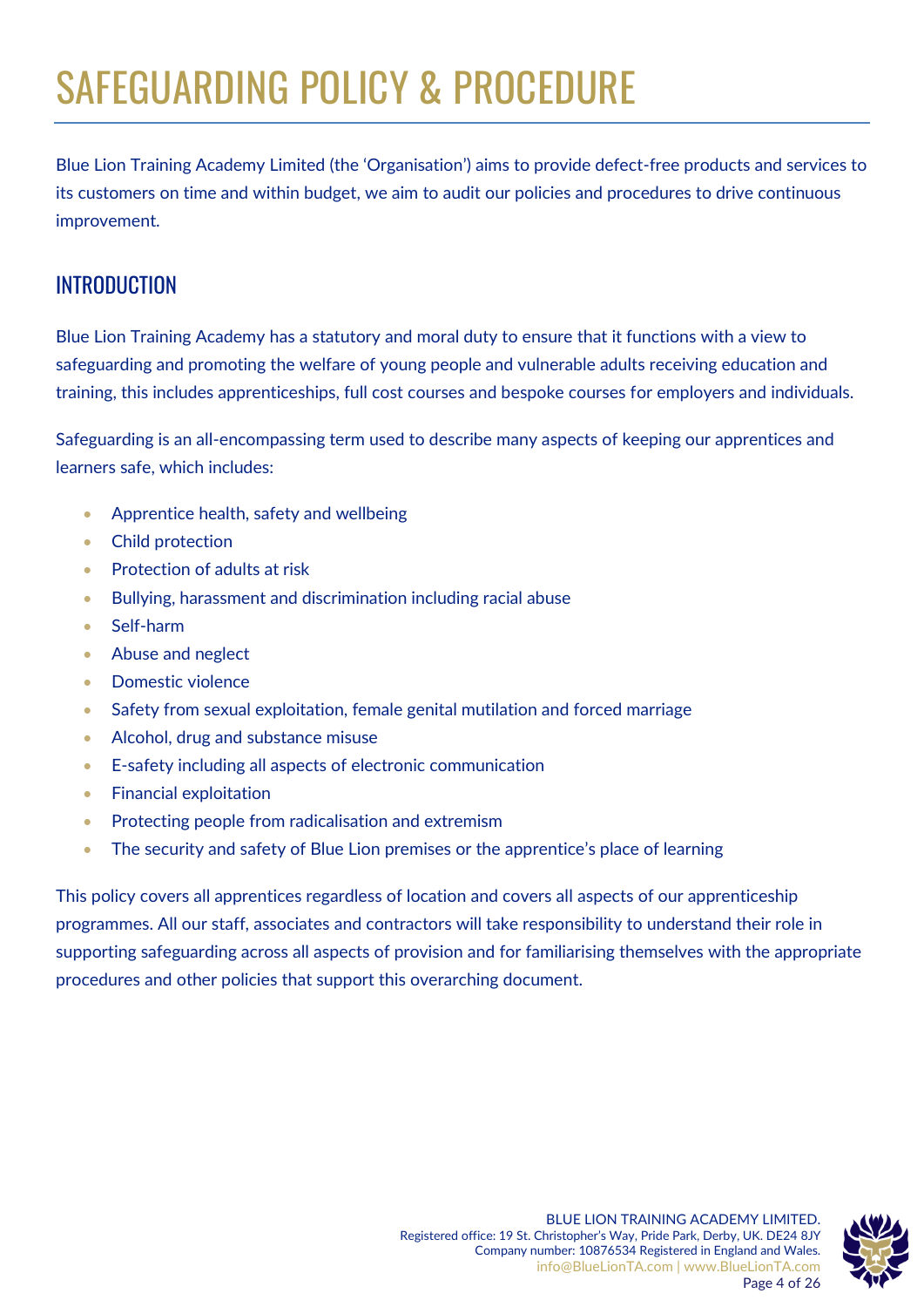# KEY PRINCIPLES

Blue Lion Training Academy operates within the following key principles:

- All people are treated with respect and courtesy by staff and apprentices in an environment free from harassment or discrimination;
- All learning environments, communal areas, facilities and equipment comply with legislative health and safety standards;
- We develop partnerships to proactively protect apprentices at risk of abuse, neglect or at risk of radicalisation;
- Staff are trained and have a clear understanding of personal safety and good safeguarding practices as well as what factors may make apprentices vulnerable to a range of safeguarding concerns;
- We work with apprentices to promote their own personal health, well-being and safety including their safety online during each apprentice skill scan reviews and for the duration of their apprenticeship
- We work proactively to raise awareness of radicalisation and extremism in order to prevent people from being drawn into terrorism, through videos and training
- Apprentices receive confidential advice, guidance and support for a range of issues that they may face.
- Apprentices and full cost learners are signposted to external agencies where specialist support is required.
- We support our apprentices in having personal resilience and being able to make informed and sensible decisions about their safety and wellbeing in an attempt to prevent them from being exploited and or abused.

# COVID-19

During this period remote working is essential for the continued delivery of our programmes. Our staff are reminded of our codes of conduct and are expected to follow these without exception.

Online sessions will only be delivered through Microsoft Teams and Microsoft Whiteboard where required and other authorised online platforms for teaching and assessments

All staff will where possible will be in a neutral area where nothing personal or inappropriate can be seen or heard in the background. Only Blue Lion Training Academy accounts will be used to communicate via email or online platforms, never personal accounts.

Staff accessing Apprentice contact details at home will ensure they comply with GDPR and must only use their apprenticeship bud system accounts.

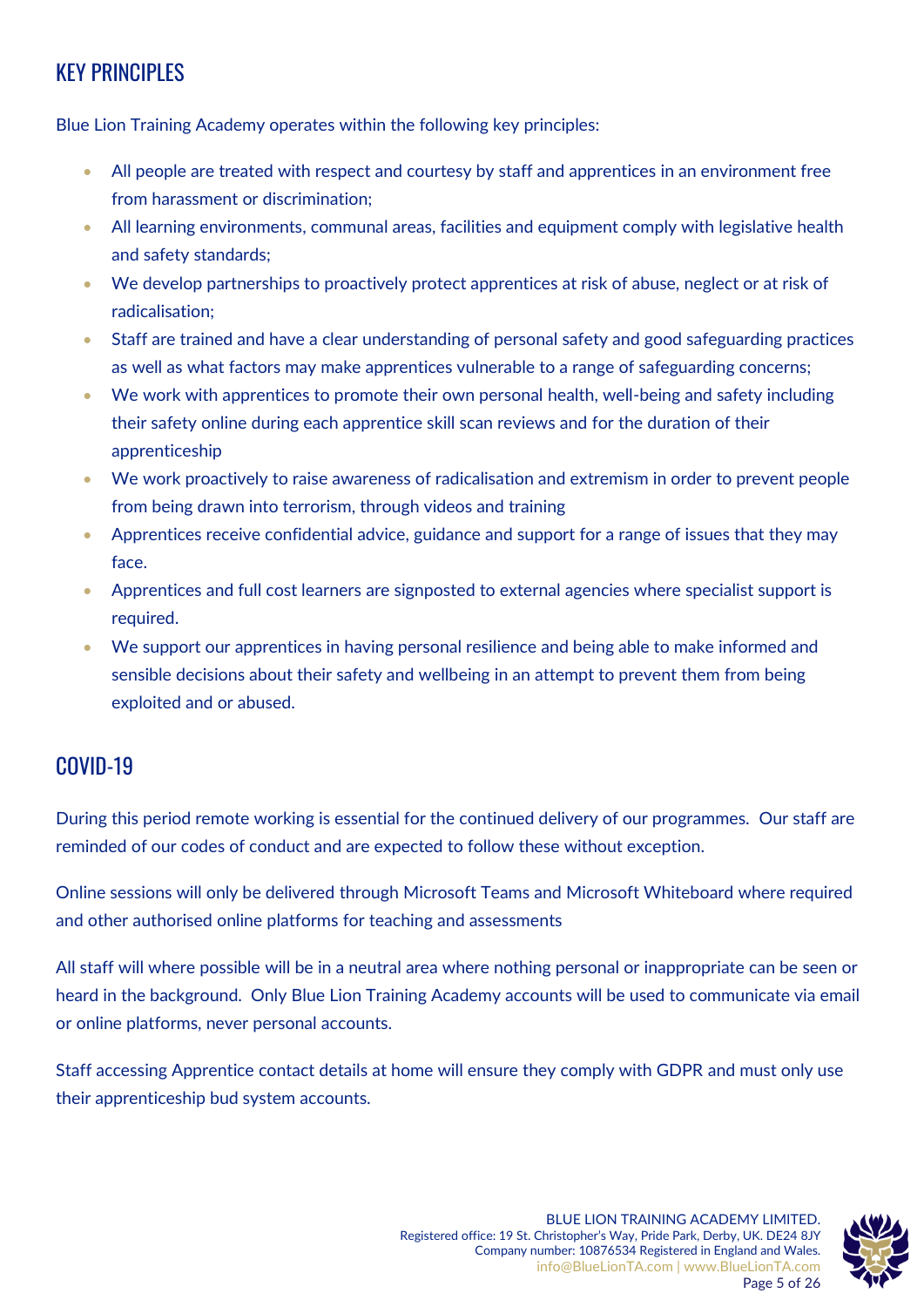# APPRENTICES' ENTITLEMENT

In order to promote a healthy and safe environment, our apprentices are entitled to the following:

- The right to make a disclosure to any member of staff and know that the disclosure will be dealt with quickly, sensitively and appropriately;
- To learn in an environment free from bullying or harassment;
- To be aware of strategies and actions to keep themselves safe whether at work, in learning or online;
- To be aware of the basic principles of safe learning and safeguarding relevant to the programme that the apprentice is completing;
- To be aware of how to access support on personal health and safety issues either within Blue Lion Training Academy or from outside agencies;
- To have up to date information about personal safety issues and present during Skill Scans;
- The opportunity to comment and feedback on the extent to which our programmes promote and maintain well-being and personal safety;

# STRANDS OF ACTIVITY

The safeguarding efforts of Blue Lion Training Academy are supported by the following core strands of activity, where relevant, working procedures and other policy documents have been signposted within this section.

### SAFE LEARNING

The principles of the 'Keeping children safe in education' and safeguarding agendas are embedded within our teaching and learning practices and within our quality assurance and quality management system. Safe recruitment practices are implemented as outlined in the relevant section of this policy.

The aim is to provide apprentices with the tools to make healthy and safe decisions and build upon their personal development plan.

Blue Lion Training Academy's commitment to safe learning is protected within the following policies and procedural documents:

- the quality assurance policy and procedure
- disciplinary as appropriate within the HR policies and procedures

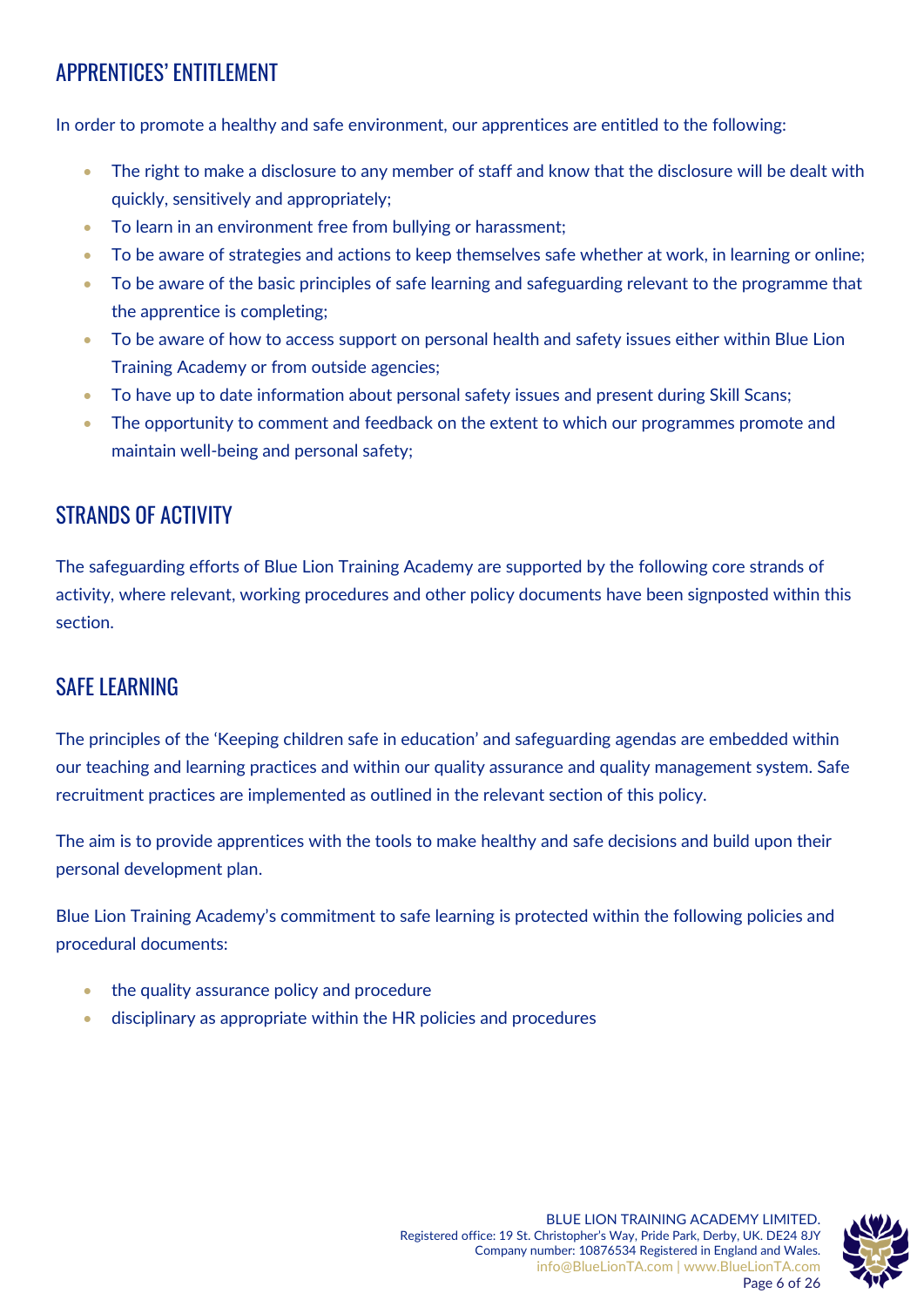# SAFE ENVIRONMENT

Blue Lion Training Academy provides an environment that is safe and secure for all users, whilst at the same time is friendly and welcoming. We follow strict regulations for authorised entry only for staff and registration processes for visitors before arriving for classroom training. A culture of respect that is free from bullying and harassment with health and safety as paramount of importance and must never be compromised or shortcut; as such all facilities and resources comply with legislative requirements for health and safety.

Our commitment to the safe environment is preserved within the following policy and procedure documents:

- the health and safety policy and procedure
- the IT policy and procedure
- and the non-conformance report log on Monday.com

### SAFE RECRUITMENT

Blue Lion Training Academy complies with best practice in the recruitment and training of its staff, in line with legislative requirements. All staff undergo the appropriate pre-employment checks including DBS checks for their role and undertake mandatory safeguarding training appropriate to their role. Staff understand the principles of safe working practices, as outlined in the Health and Safety policy and how not to put themselves in situations that compromise themselves or apprentices. All new starters who have direct contact with apprentices/learners receive an appropriate induction, including safeguarding training.

### SAFEGUARDING APPRENTICES

Blue Lion Training Academy has a legal obligation to protect young people and vulnerable adults from abuse. We have an appropriately trained Designated Safeguarding Lead who ensures that disclosures made by apprentices are dealt with quickly, sensitively and appropriately. All staff are trained in the appropriate response to an apprentice's disclosure and the correct procedure for dealing with concerns about an apprentice. This process is regularly updated to allow for new information and processes to be put in place as and when appropriately required. Teams work with apprentices to proactively protect them from abuse and neglect and prevent apprentices being placed in an abusive situation.

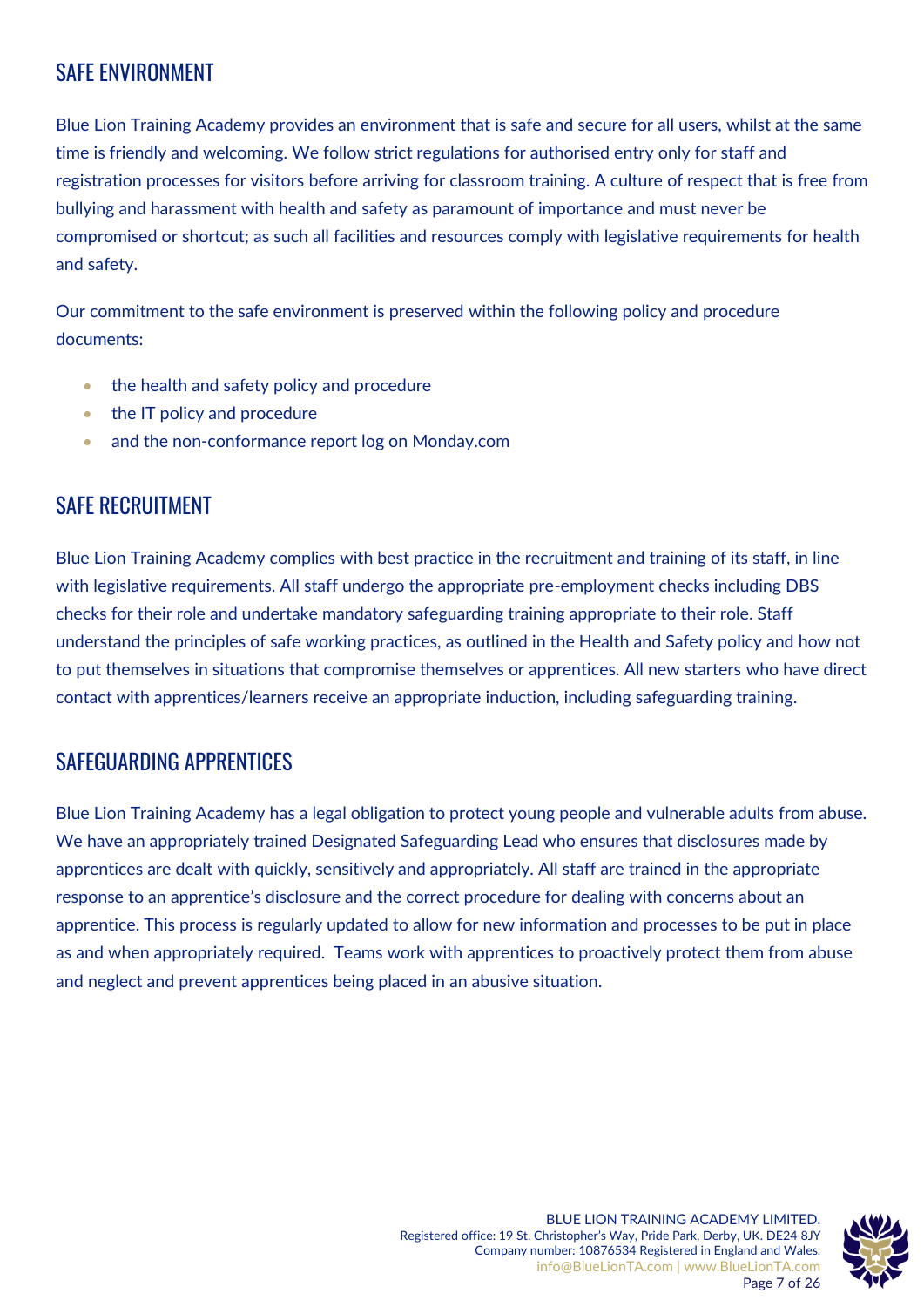# PREVENTING PEOPLE FROM BEING DRAWN INTO TERRORISM

Blue Lion Training Academy has certain duties preserved within the Counter Terrorism and Security Act 2015\*. All staff are aware of their Prevent duties and we have processes in place to respond to concerns about apprentices and staff members. Apprentices are aware they are able to explore and discuss issues in a safe and open environment with their Tutor. Our commitment to Prevent is encapsulated within the Prevent policy, risk assessment and action plan and has been incorporated into the IT policy and this safeguarding policy & procedures. [\\*https://www.gov.uk/government/collections/counter-terrorism-and-security-bill](https://www.gov.uk/government/collections/counter-terrorism-and-security-bill)

# ROLES AND RESPONSIBILITIES

The designated senior member of staff with lead responsibility for safeguarding is Geeta Dhanjal - Operations Director (DSL). The DSL has a key duty to take lead responsibility for raising awareness within the staff of issues relating to the welfare of young people and vulnerable adults 'at risk', and the promotion of a safe environment for all staff and students learning at Blue Lion Training Academy Limited. The DSL will receive training at least every two years in safeguarding issues and. The DSL will also attend the local DSL network to ensure that practices and knowledge are kept up to date with the current local climate and links are created with peers.

#### [geeta.dhanjal@bluelionta.com](mailto:geeta.dhanjal@bluelionta.com) Mobile: **07527 179522** or Office: **01332 738625**

The DSL can also seek advice regarding issues related radicalisation and extremism from the Dept for Education HE/FE Regional Prevent Coordinator, such advice may relate to the handling of any concerns or the formal referral to Prevent of concerns in area of the country"

#### [sam.slack@education.gov.uk](mailto:sam.slack@education.gov.uk) Mobile: **07384 452156**

The DSL can report or ask for advice on Safeguarding concerns via the MASH Multi Agency Safeguarding Hub in Derby, regardless if the person in question is based in Derby or not.

THE DSL can report signs of suspected abuse or neglect or ask for general advice on a 24-hour service out of hours **01332 786968**. DSL can ring through to the triage (social workers) who will asks questions and then they will prioritize the call and let the DSL know the next steps for action

#### [adultsMASH@derby.gov.uk](mailto:adultsMASH@derby.gov.uk) **01332 642855**

The Senior Designated Person – is the CEO, Harj Dhanjal. He is responsible for ensuring that safeguarding processes and procedures are robust and consistently applied and that Blue Lion Training Academy fulfils its legal duties as stated within the legislation.

**All employees** - have a responsibility for completing their training, familiarising themselves with Keeping Vulnerable Adults and Children Safe in Education: safeguarding information for all staff, this Safeguarding Procedure, the Prevent Policy and any other related safeguarding policies and procedures.

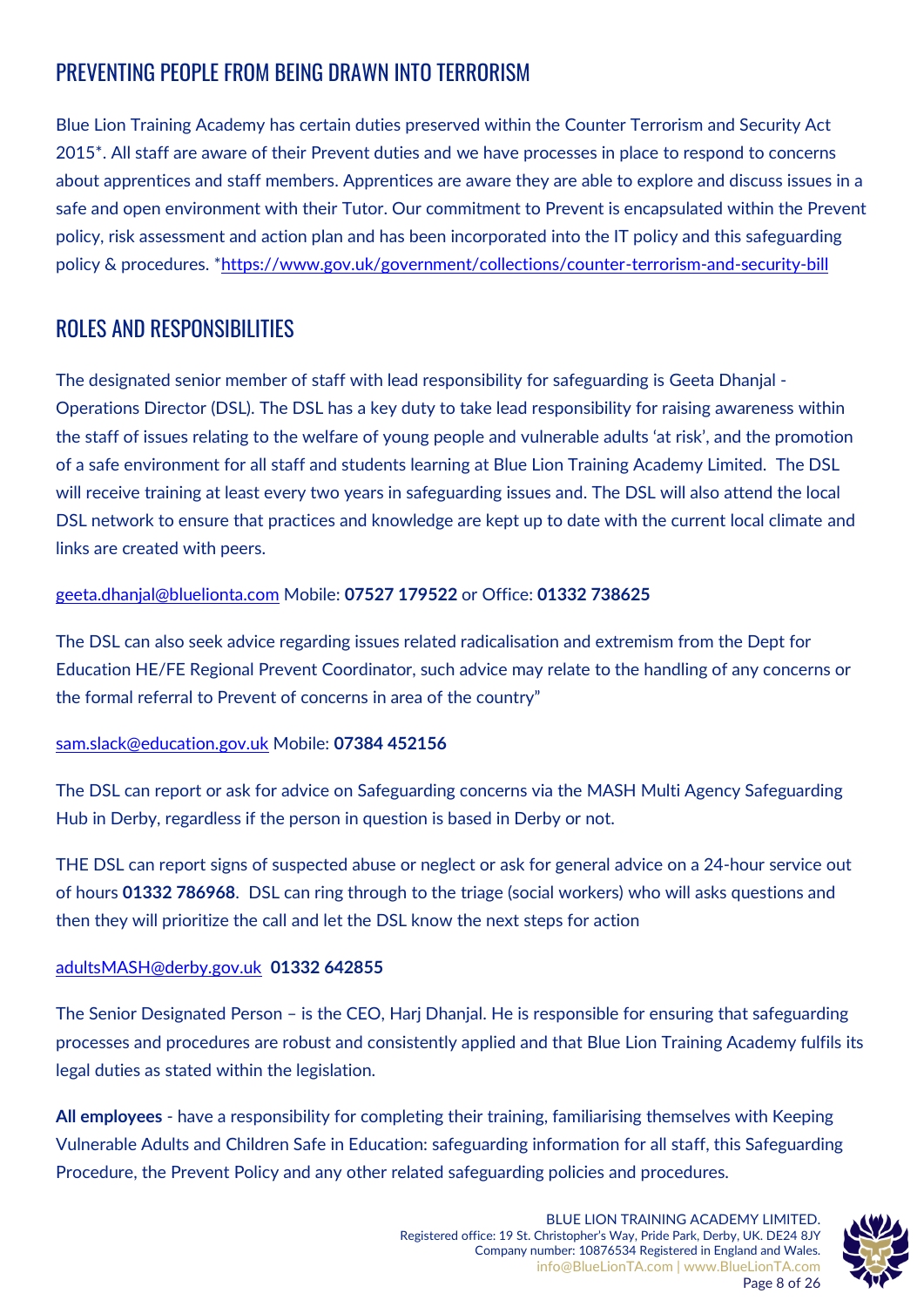# SAFEGUARDING CHILDREN AND VULNERABLE ADULTS

The purpose of this policy and procedure is to ensure there is an overarching approach to Safeguarding across Blue Lion Training Academy and that all employees and associates are aware of their legal obligations to safeguard Children, Young People and Vulnerable Adults.

Safeguarding encompasses:

- Safeguarding Children & Young People
- Safeguarding Vulnerable Adults
- Domestic Abuse
- Child Exploitation (including criminal and sexual)
- Modern Slavery/Human Trafficking
- Honour Based Abuse
- Forced Marriage
- Female Genital Mutilation
- Prevent

This policy will also raise overall awareness of safeguarding, the signs of abuse and information on what to do if you suspect abuse is taking place. Safeguarding is not a practice that operates in isolation, the practices cut across every service and function that Blue Lion Training Academy undertakes.

### REPORTING AND MONITORING PROCEDURES

All members of staff working closely with young persons, or vulnerable adults, need to be alert to possibilities of abuse and any concerns about the behaviour of any adult with respect to that young person should be reported to the DSL who will decide what further action to take.

If staff, in the course of their work, have a safeguarding issue brought to their notice, this must be treated as a priority over all other work. If staff have any safeguarding or prevent concerns, they should refer to the "Staff reporting guide handout" **Appendix 1** and complete the "Safeguarding and Prevent incident form" (**Appendix 3**) and immediately pass it to the DSL followed by a telephone call explaining the incident.

Apprenticeship Support Tutors will report absences of learners as follows:

- Failing to attend teaching session the tutor will record on the appropriate apprenticeship system and collaborate with the directors
- Learners ongoing absences from teaching sessions the tutor will ascertain with the apprentice any reasons for absences and record on appropriate apprenticeship system.
- The apprenticeship support tutor will support the apprentice to follow employer policy and procedure for managing absences.
- Raise any concerns at the earliest point to the directors or the DSL.

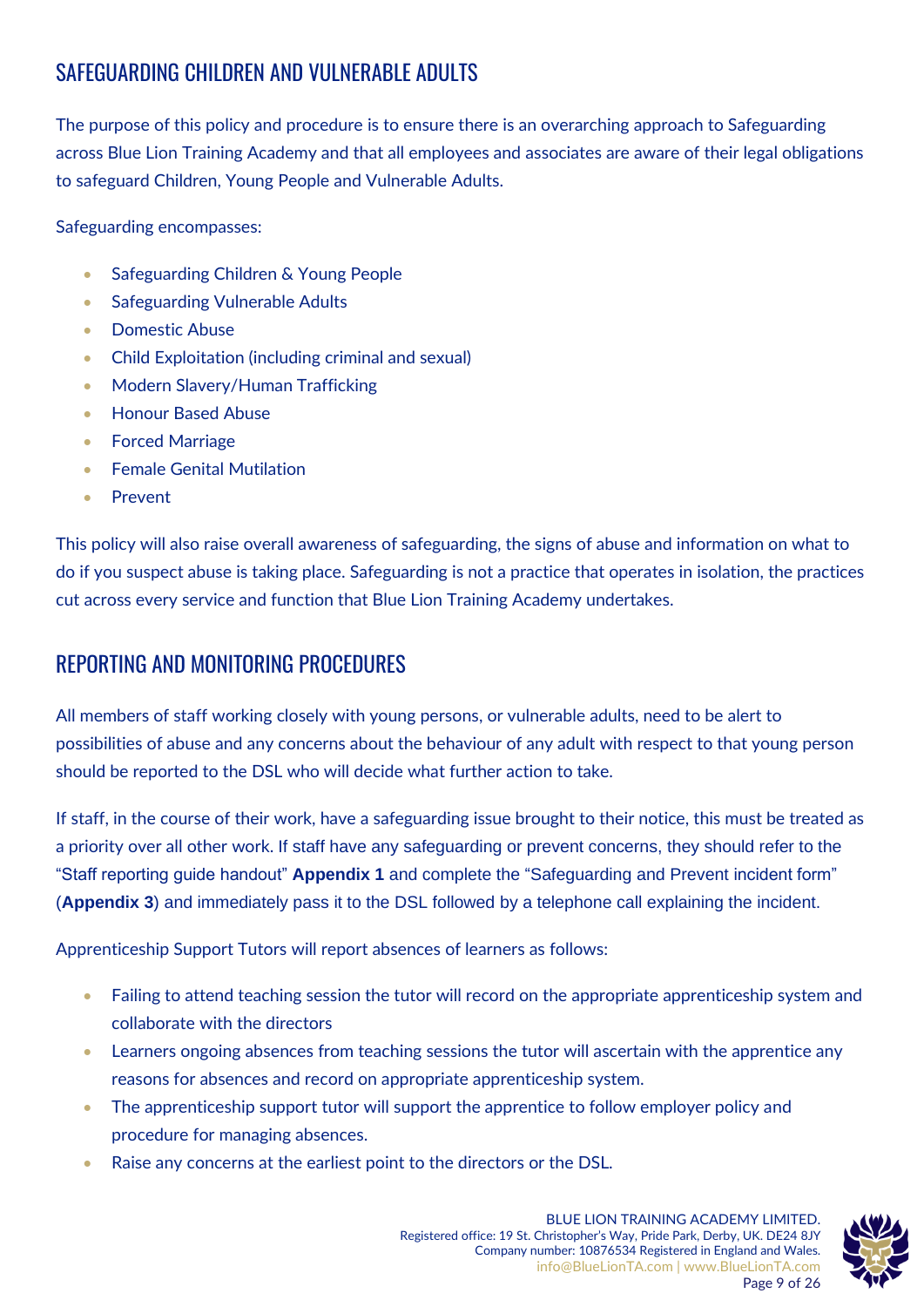# ALLEGATIONS OF ABUSE OR INAPPROPRIATE BEHAVIOUR INVOLVING STAFF

In rare instances, staff of education institutions have been found responsible for child abuse. Because of their frequent contact with young people, staff may have allegations of child abuse made against them. We recognise that an allegation of child abuse made against a member of staff may be made for a variety of reasons and that the facts of the allegation may or may not be true.

It is imperative that those dealing with an allegation maintain an open mind and that investigations are thorough and not subject to delay. We recognise that the Children's Act 1989 and 2004 states that the welfare of the child is the paramount concern. It is also recognised that hasty or ill-informed decisions in connection with a member of staff can irreparably damage an individual's reputation, confidence and career. Therefore, those dealing with such allegations within our company will do so with sensitivity and will act in a careful, measured way. Also refer to **Appendix 2 – Definitions and Types of Abuse** 

### SHARING INFORMATION

Information sharing is vital to safeguarding and prevent. Where there are concerns about the safety of a young person or vulnerable adult, the sharing of information in a timely and effective manner between organisations can reduce the risk of harm. Whilst the Data Protection Act 1998 and 2018 places duties on organisations and individuals to process personal information fairly and lawfully, it is not a barrier to sharing information where the failure to do so would result in a young person or vulnerable adults being placed at risk of harm.

Staff should use their judgement when making decisions on what information to share and when. A flowchart on when and how to share information is available in **Appendix 3**. If any member of staff is in doubt, they should contact the Designated Safeguarding Staff.

# THE PRINCIPLES OF SHARING INFORMATION.

We adopt the 'seven golden rules to sharing information' as outlined in the HM Government document 'Information Sharing: Advice for practitioners providing safeguarding services to young people, parents and carers. Blue Lion TA will also apply these rules for any prevent cases.

**Necessary and proportionate** – when taking decisions about what information to share, you should consider how much information you need to release. The Data Protection Act requires you to consider the impact of disclosing information on the information subject and any third parties. Any information must be proportionate to the need and level of risk.

**Relevant** – only information that is relevant to the purposes should be shared with those who need it. This allows others to do their job effectively and make sound decisions.

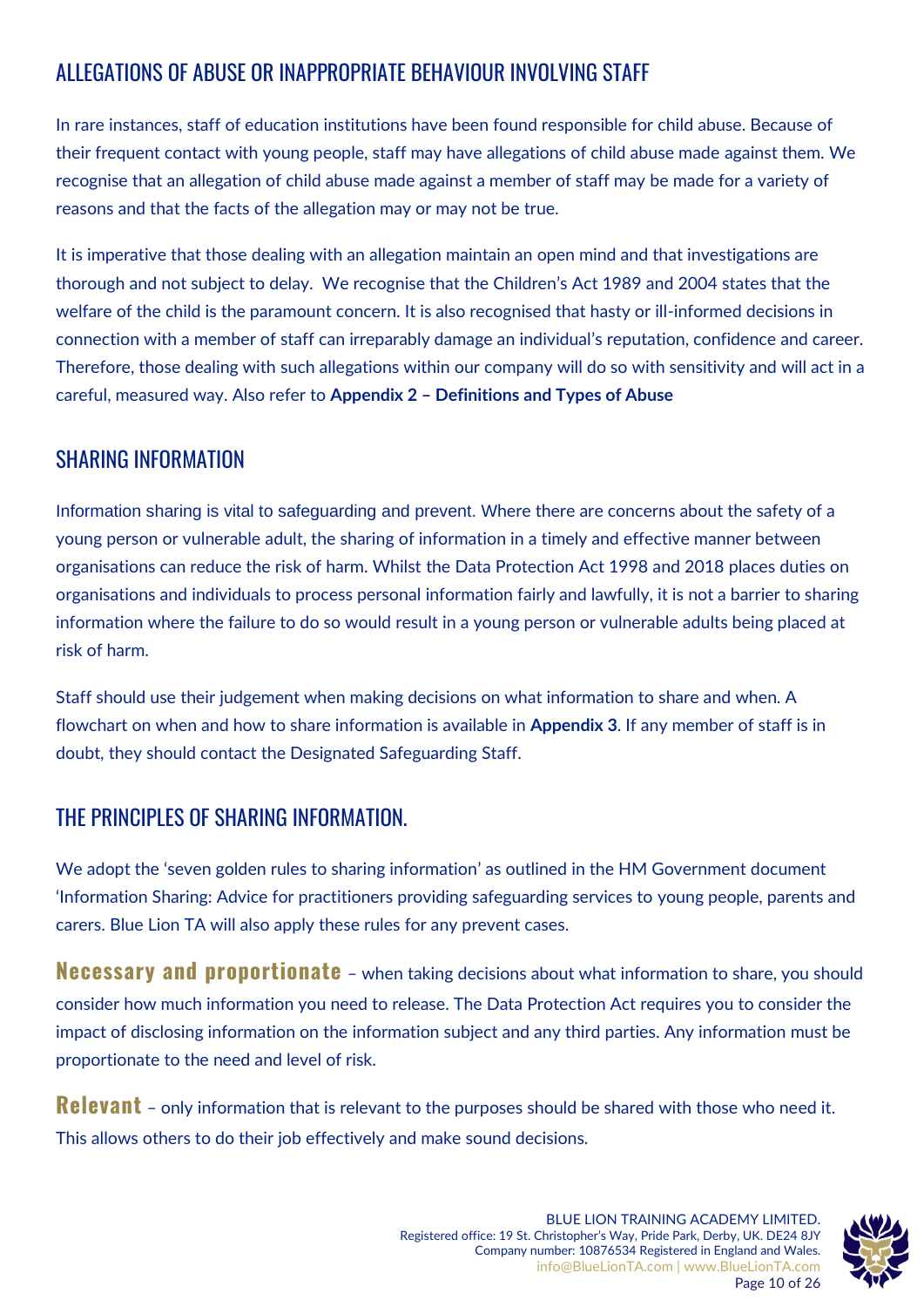**Adequate** – information should be adequate for its purpose. Information should be of the right quality to ensure that it can be understood and relied upon.

**Accurate** – information should be accurate and up to date and should clearly distinguish between fact and opinion. If the information is historical then this should be explained.

**Timely** – information should be shared in a timely fashion to reduce the risk of harm. Timeliness is a key in emergency situations and it may not be appropriate to seek consent for information sharing if it could cause delays and therefore harm a young person or vulnerable adult.

**Secure** – wherever possible, information should be shared in an appropriate, secure way.

**Record** – information sharing decisions should be recorded whether or not the decision is taken to share. If the decision is to share, reasons should be cited including what information has been shared and with whom. If the decision is not to share, it is good practice to record the reasons for this decision and discuss them with the requester of the information.

### TRAINING

Blue Lion Training Academy will ensure that this procedure is promoted to all staff, tutors, learners, employers and subcontractors and that they will receive appropriate training:

| <b>Designation</b>                  | <b>Training required</b>                                                                          |              |
|-------------------------------------|---------------------------------------------------------------------------------------------------|--------------|
|                                     | <b>Online Safeguarding Children Training course - L2</b>                                          | 2 years      |
| <b>Directors</b>                    | Online Safeguarding Vulnerable Adults Training course L2                                          | 2 years      |
|                                     | Preventing-Radicalisation-and-Extremism e-learning                                                | 2 years      |
|                                     | Safer-Recruitment-in-Education                                                                    | 2 years      |
|                                     |                                                                                                   |              |
|                                     | Level 3 - Designated-Safeguarding-Lead - for children                                             | 2 years      |
| <b>Designated Safeguarding Lead</b> | Level 3 - Designated-Safeguarding-Lead - for vulnerable adults                                    | 2 years      |
|                                     |                                                                                                   |              |
|                                     | <b>Online Safeguarding Children Training course - L2</b>                                          | 2 years      |
| <b>Tutors</b>                       | Online Safeguarding Vulnerable Adults Training course L2                                          | 2 years      |
|                                     | Preventing-Radicalisation-and-Extremism e-learning                                                | 2 years      |
| Learners                            | <b>Standard Safeguarding and Prevent learning</b>                                                 | Available on |
|                                     |                                                                                                   | programme    |
|                                     |                                                                                                   |              |
| Employers/<br><b>Subcontractors</b> | Signpost to Standard Safeguarding and Prevent learning<br>https://preventforfeandtraining.org.uk/ | On demand    |

Implementation of the training will be monitored via our Internal systems. The training will enable employees to implement the procedures by using examples, scenarios and external training to ensure all staff members are aware of how to implement.

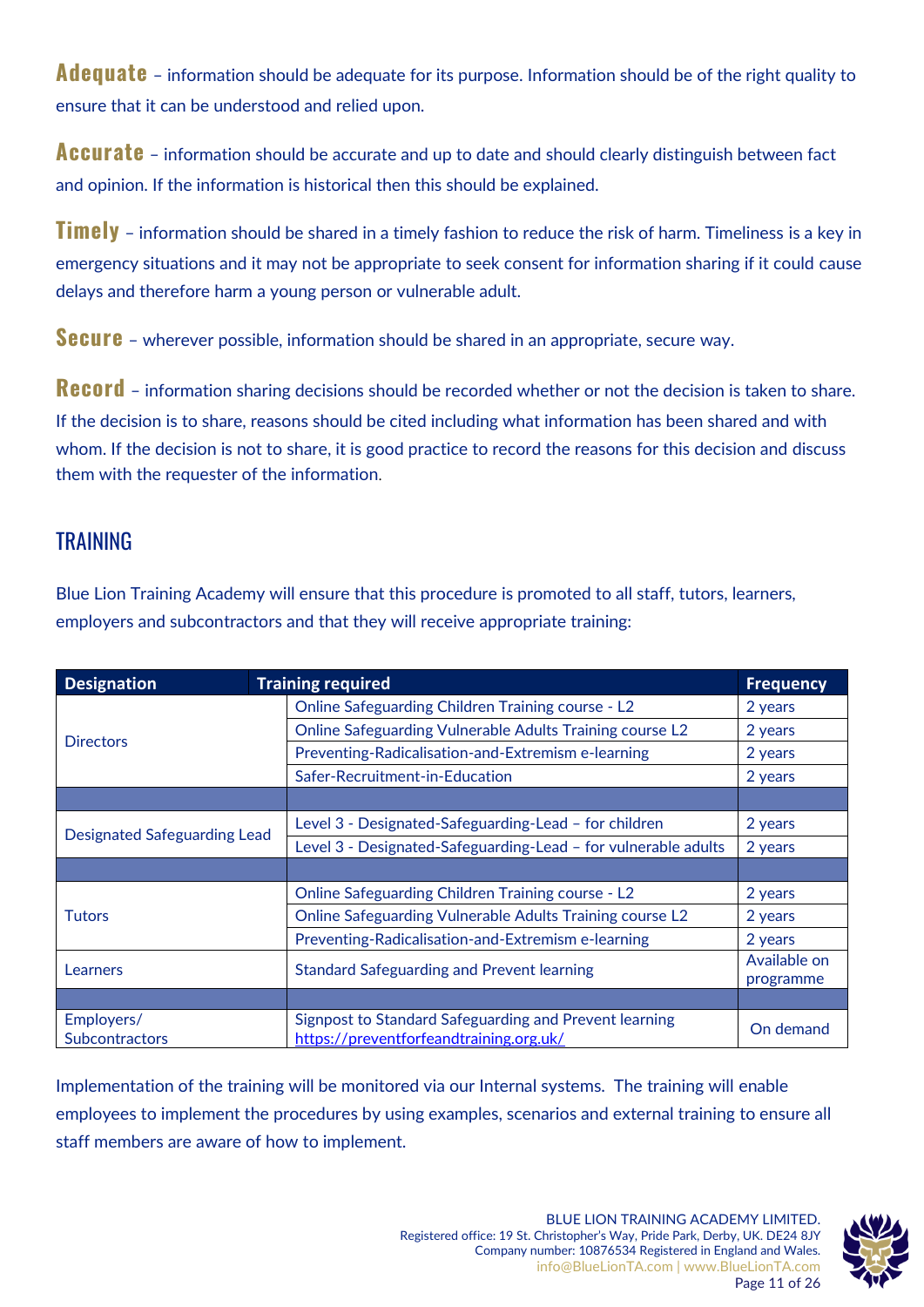# PREVENT

Protecting individuals from the risk of radicalisation and extremism should be seen as part of our wider safeguarding duties, and is similar in nature to protecting individuals from other forms of harm and abuse. During the process of radicalisation, it is possible to intervene to prevent young person's or vulnerable people being radicalised.

### RADICALISATION & EXTREMISIM

Radicalisation refers to the process by which a person comes to support terrorism and forms of extremism. There is no single way of identifying an individual who is likely to be susceptible to an extremist ideology. As with managing other safeguarding risks, staff should be alert to changes in individual's behaviour which could indicate that they may be in need of help or protection. Staff should use their professional judgement in identifying individuals who might be at risk of radicalisation or extremism and refer any concerns to the Designated Safeguarding Lead.

We recognise that it is a statutory duty to have regard to the need to prevent people from being drawn into terrorism. In complying with the duty, our company commits to demonstrating an awareness and understanding of the risk of radicalisation and extremism.

We have produced a safeguarding and prevent risk assessment action plan that considers levels of risk in the key areas as outlined by the Department of Education.

Prevent, falls under the banner of safeguarding and will be led by the Designated Safeguarding Lead. If any staff have any concerns relating to students and radicalisation, they should refer them to the DSL.

The Designated Safeguarding Staff will then work with external agencies such as Channel or the regions local Department for Education's Regional Prevent Coordinator if appropriate.

We ensure staff have undertaken training in Prevent Duty as identified by management and are aware of when it is appropriate to refer concerns about learners to the DSL or appropriate agencies/police.

Our commitment to the Prevent duty is preserved within the following policy and procedure documents:

Prevent safety policy and procedure

# ONI INF SAFFTY

We recognise that Online Safety is a safeguarding issue not an ICT issue. The purpose of internet use in the training academy is to help raise educational standards, promote candidate achievement, and support the professional work of staff as well as enhance the management information and business administration.

The internet is an essential element in 21st century life for education, business and social interaction and we

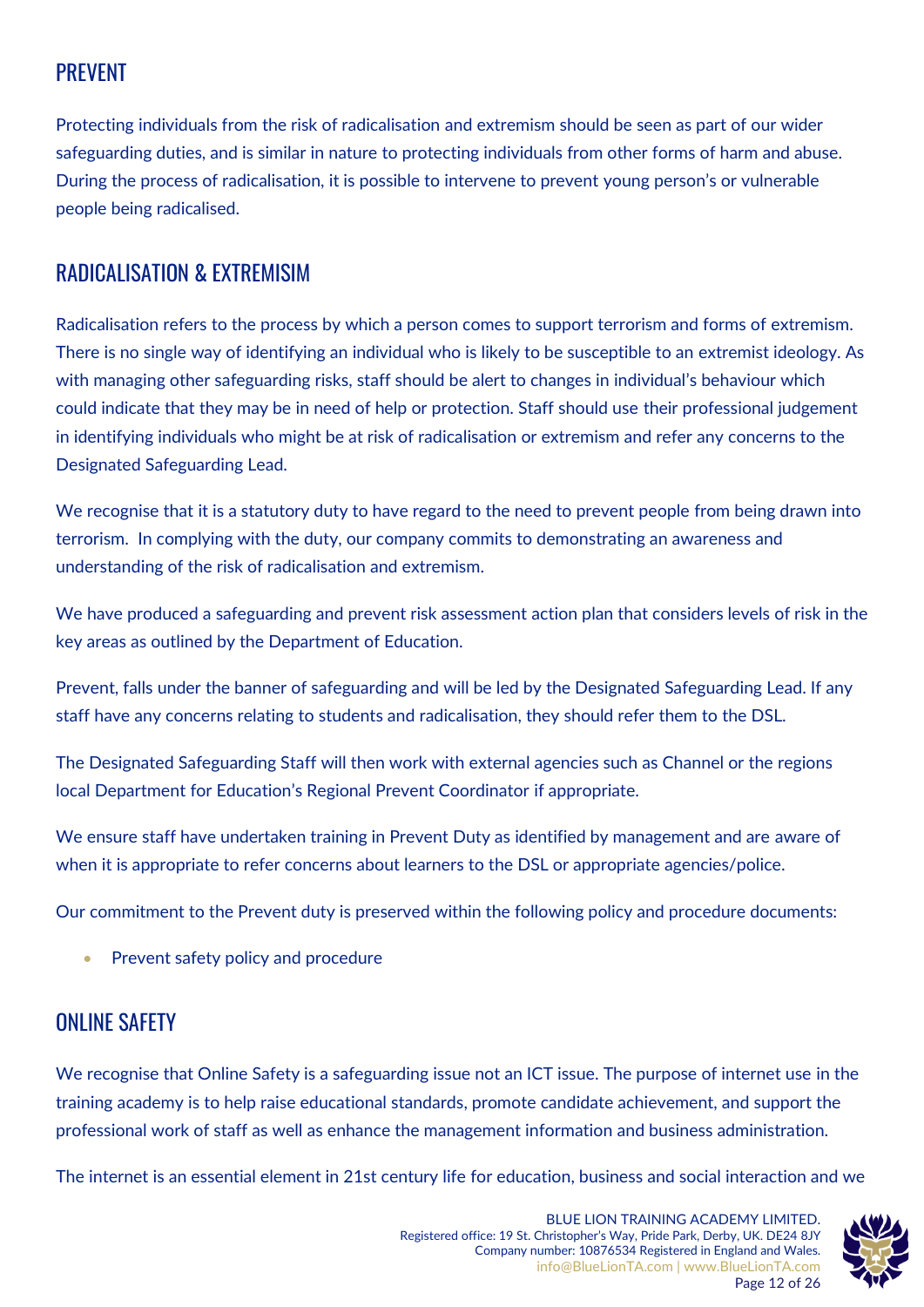have a duty to provide everyone quality access as part of their learning experience. It is our duty to ensure that everyone in our care is safe and this applies equally to the 'virtual' or digital world.

We will ensure that appropriate filtering methods are in place to ensure that learners are safe from all types of inappropriate and unacceptable materials, including terrorist and extremist material.

We will also provide training to re-enforce the awareness of cyber security to all our learners and staff as and when required.

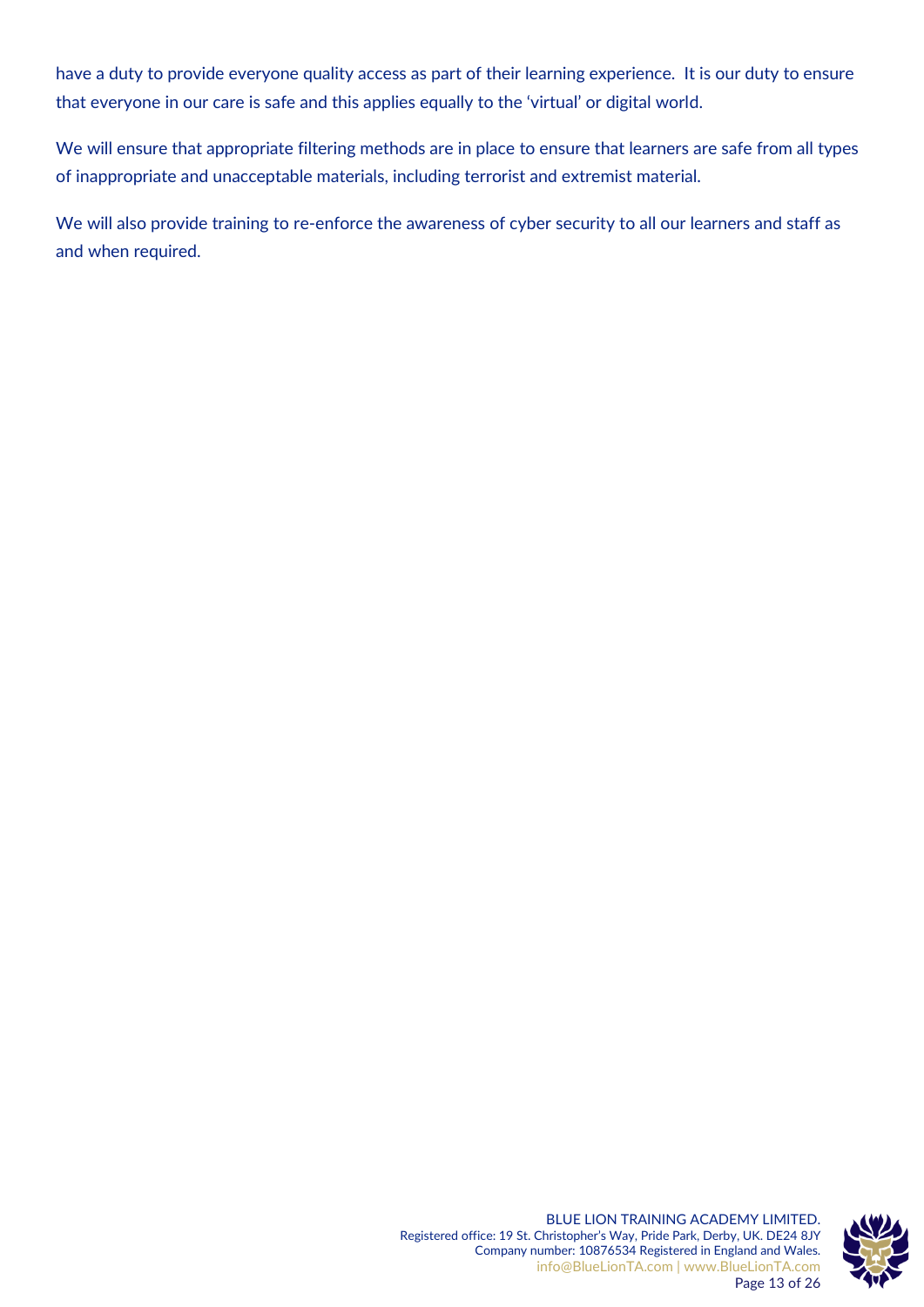# RESPONDING TO A CONCERN

(record disclosure using the appropriate Safeguarding/Welfare board via Monday.com)

If someone tells you that they, or someone they know, is being abused or you witness an act of abuse (refer to **Appendix 2** for the definitions of the types of abuse) :

- 1. Take it seriously
- 2. Make full written notes of all disclosed details using the form in **Appendix 3**, you must record the facts of what happened. Remember you will need to record everything that you saw, heard and did and ensure that any evidence indicating that abuse is or may be occurring is preserved and captured.
- 3. Once the form is completed send this to the DSL who will add it to the Safeguarding/Welfare board located on Monday.com this must be completed immediately (if possible).
- 4. Record the exact words said and not your own interpretation or what you think they mean.
- 5. The relevant on-line form to be completed in all cases; the form should be completed in the 'I' as the first person e.g. I did, I saw, I heard.
- 6. Reassure the person who has made the disclosure that they have done the right thing.
- 7. Give the person time to talk and do not probe, investigate or ask leading questions. Investigation is not your responsibility.
- 8. You may repeat/ echo back their statement to gain clarification and understanding.
- 9. Do not promise to keep secrets. All allegations of harm or potential harm must be acted upon.
- 10. Under no circumstances should you speak to or confront the alleged abuser.
- 11. Do not assume that other people know what you know.
- 12. If at any time you feel the person needs urgent medical assistance, you should call for an ambulance or arrange for a doctor to see the person at the earliest opportunity.

#### **Preserving Evidence**

It is essential that any concerns about the welfare of a child, young person or vulnerable adult are accurately recorded and that any evidence indicating that abuse has occurred is retained.

In most circumstances when preserving evidence, you may not need to do anything except record the event that has given rise to the concern. However, there may be occasions when it is important to follow certain rules:

- 1. In cases of physical or sexual assault encourage the person not to wash as they may require a medical examination
- 2. Don't tidy up, wash clothes, bedding or other items
- 3. Try and ensure that others do not interfere with any items that may be important for the police
- 4. Inform the police and preserve the evidence if there is any suspicion that there may be forensic evidence.

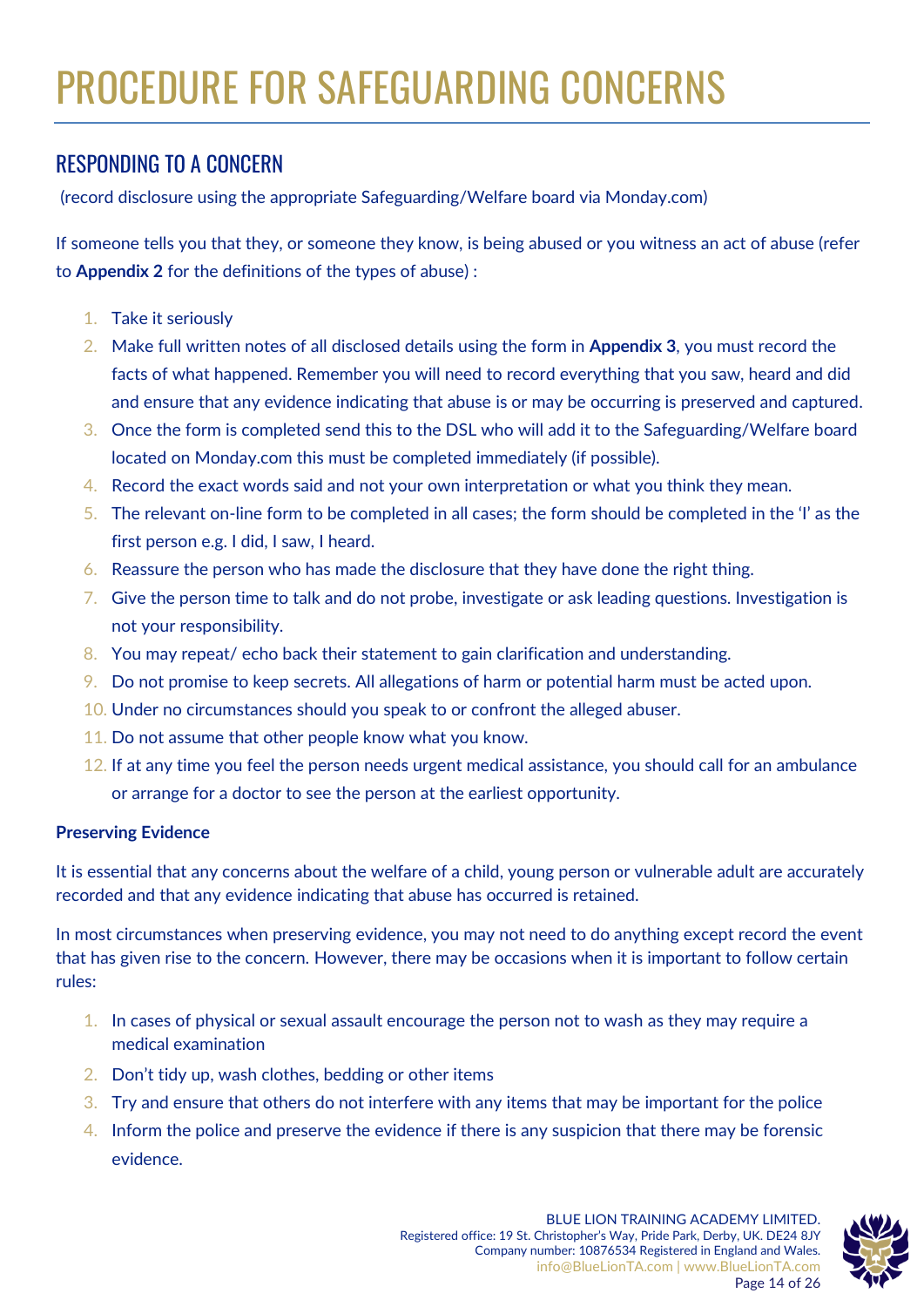#### **Acting on Allegations Against an Employee working for Blue Lion Training Academy**

- 1. If you believe there to be a safeguarding issue directly relating to an employee or worker at Blue Lion Training Academy then the DSL must be informed and they will action the matter as appropriate.
- 2. The DSL will monitor allegations and ensure that responses are in line with Safeguarding Procedures.
- 3. There are up to 4 strands in consideration of any allegation:
	- a. A Police investigation of a possible criminal offence
	- b. Children's/Adults Social Care enquiries/assessment about whether a child/adult is in need of protection or services
	- c. Consideration of disciplinary action or performance management measures, staff conduct
	- d. Complaint procedures
- 4. The process should be documented fully in writing and advice sought about storage to ensure that access is strictly limited to relevant staff and external professionals on a need-to-know basis.

#### **Support For Staff - after an allegation**

Full support will be provided for any member of staff subject to an allegation as indicated in the HR Policy & Procedure for Disciplinary.

#### **Line Manager's Support**

A line manager dealing with an allegation against a member of staff is advised to use their discretion to pick the appropriate course of disciplinary action. Advice on the repercussions of any decision you make can be sought from the named Safeguarding Lead who will help you identify the required action needed in the individual case.

Further information on handling allegations against members of staff can be found in the HR Policy & Procedure for Disciplinary.

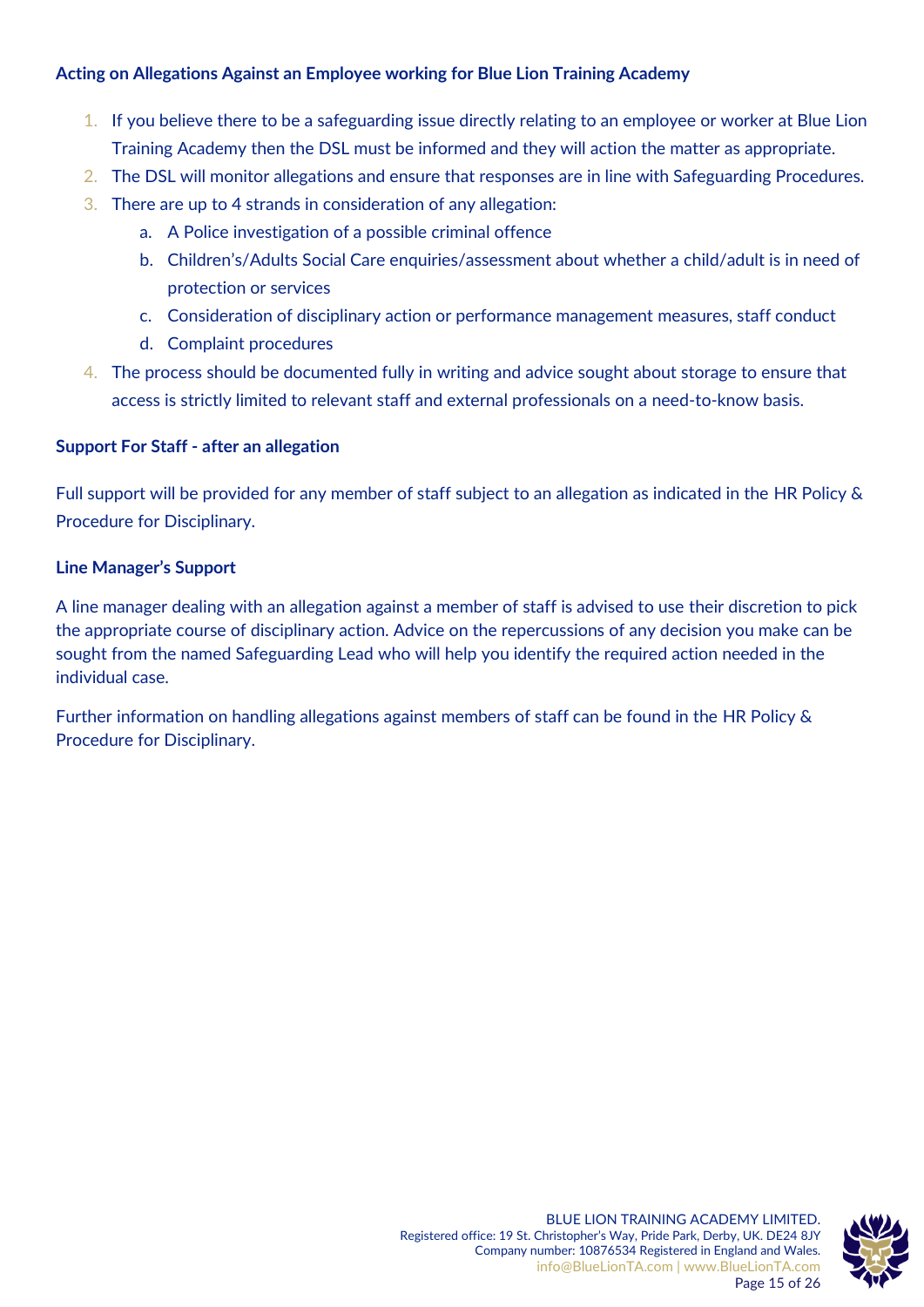#### **Refer to the flow diagram for when and how to share information:**



BLTA's Designated Safeguarding Leads

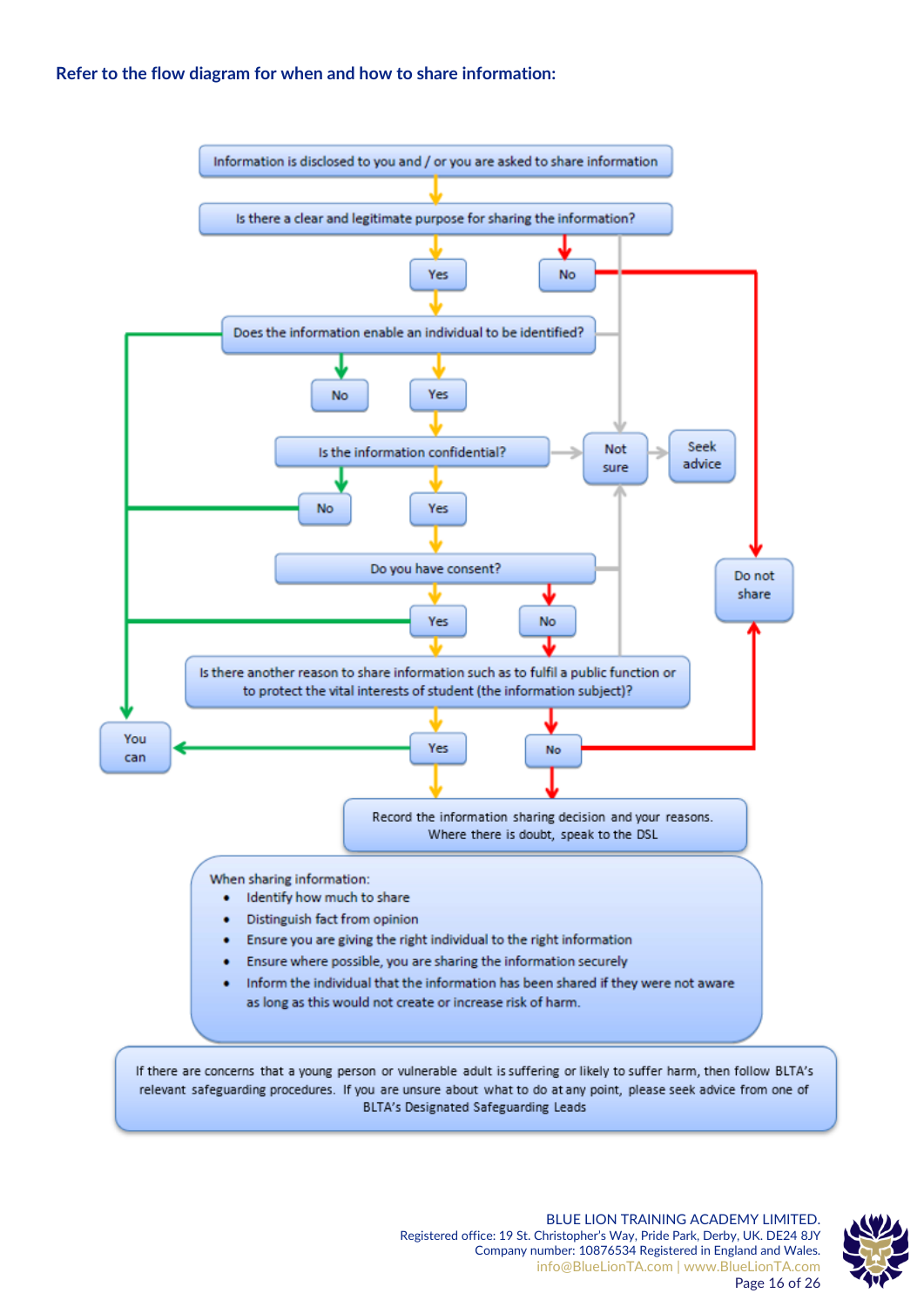# APPENDIX 1: BLUE LION TRAINING ACADEMY – STAFF REPORTING GUIDE HAND-OUT

This procedure must be followed whenever any member of staff or related partner / employer hears an allegation from a young person or adult at risk, that abuse has, or may have, occurred or where there is a significant concern that a child or adult at risk, may be abused/radicalised:

#### **RECEIVE** - **What is said**

- Accept what you are told
- You do not need to decide whether or not it is true.
- Listen without displaying shock or disbelief.

#### **REASSURE** - **The person**

- Acknowledge their courage in telling.
- Do not promise confidentiality
- Remind them they are not to blame avoid criticising the alleged perpetrator.
- Do not promise that "everything will be alright now" (it might not be)

#### **REACT** - **Respond to the person**

- Do not interrogate
- Avoid leading questions but ask open ended ones
- Clarify anything you do not understand
- Explain what you will do next, i.e. inform a Designated Safeguarding Person.

#### **RECORD** - **Make notes as soon as possible**

- During the interview if you can.
- Include: time, date, place, the person own words do not assume ask, e.g.
- "Please tell me what xxxxx means".
- Describe observable behaviour and appearance
- Cross out mistakes do not use Tippex.
- Do not destroy your original notes they may be needed later on and must be given to the
- Designated Person.

#### **SUPPORT** - **Consider what support is needed for the person**

- You may need to give them a lot of your time to ensure they feel reassured and supported.
- Ensure you are supported such interviews can be extremely stressful and time consuming
- Once reported to them, the Designated Person will take responsibility for the matter and will take the necessary actions. However, if you have questions or need additional support then do ask.

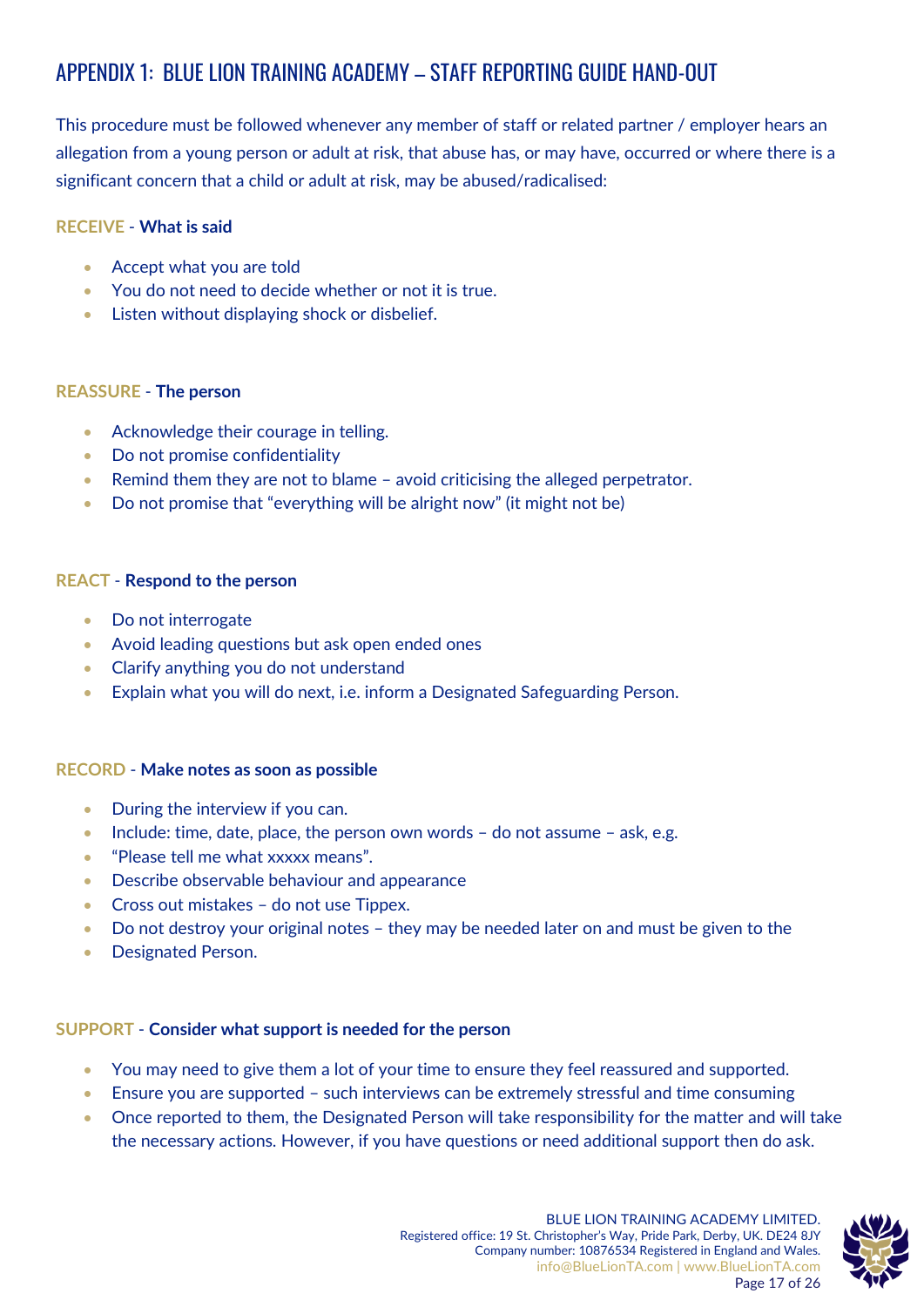# APPENDIX 2 – DEFINITIONS AND TYPES OF ABUSE

In accordance with guidance provided by Working Together to Safeguard Children 2010 and based on the Children Act (1989) and (2004) the terms children, child, young person or young people shall for the purposes of this policy be deemed to mean:

"Anyone who has not yet reached their 18th birthday. The fact that they have reached 16 years of age; are living independently or in further education; are a member of the armed forces; in hospital or in custody in the secure estate for children and young people, does not change his or her status or entitlement to services or protection under the Acts and this policy".

#### **TYPE DEFINITION**

**Emotional** The persistent emotional maltreatment of a child such as to cause severe and persistent effects on the child's emotional development. Conveying to children that they are worthless or unloved, inadequate, or valued only insofar as they meet the needs of another person; • Imposing age or developmentally inappropriate expectations on children. • Seeing or hearing the ill-treatment of another e.g. where there is domestic violence and abuse; • Serious bullying, causing children frequently to feel frightened or in danger, including online; Exploiting and corrupting children. **Sexual** Forcing or enticing a child or young person to take part in sexual activities, not necessarily involving a high level of violence, whether or not the child is aware what is happening. Sexual abuse includes noncontact activities, such as involving children in looking at, including online and with mobile phones, or in the production of pornographic materials, watching sexual activities or encouraging children to behave in sexually inappropriate ways or grooming a child in preparation for abuse (including via the internet). Sexual abuse is not solely perpetrated by adult males. Women can also commit acts of sexual abuse, as can other children In addition; sexual abuse includes abuse of children through sexual exploitation. Penetrative sex where one of the partners is under the age of 16 is illegal, although prosecution of similar age, consenting partners is not usual. However, where a child is under the age of 13 it is classified as rape under s5 Sexual Offences Act 2003. See Part B, General Practice Guidance **Neglect** The persistent failure to meet a child's basic physical and/or psychological needs, likely to result in the serious impairment of the child's health or development. Neglect may occur during pregnancy as a

result of maternal substance misuse, maternal mental ill health or learning difficulties or a cluster of such issues. Where there is domestic abuse and violence towards a carer, the needs of the child may be neglected.

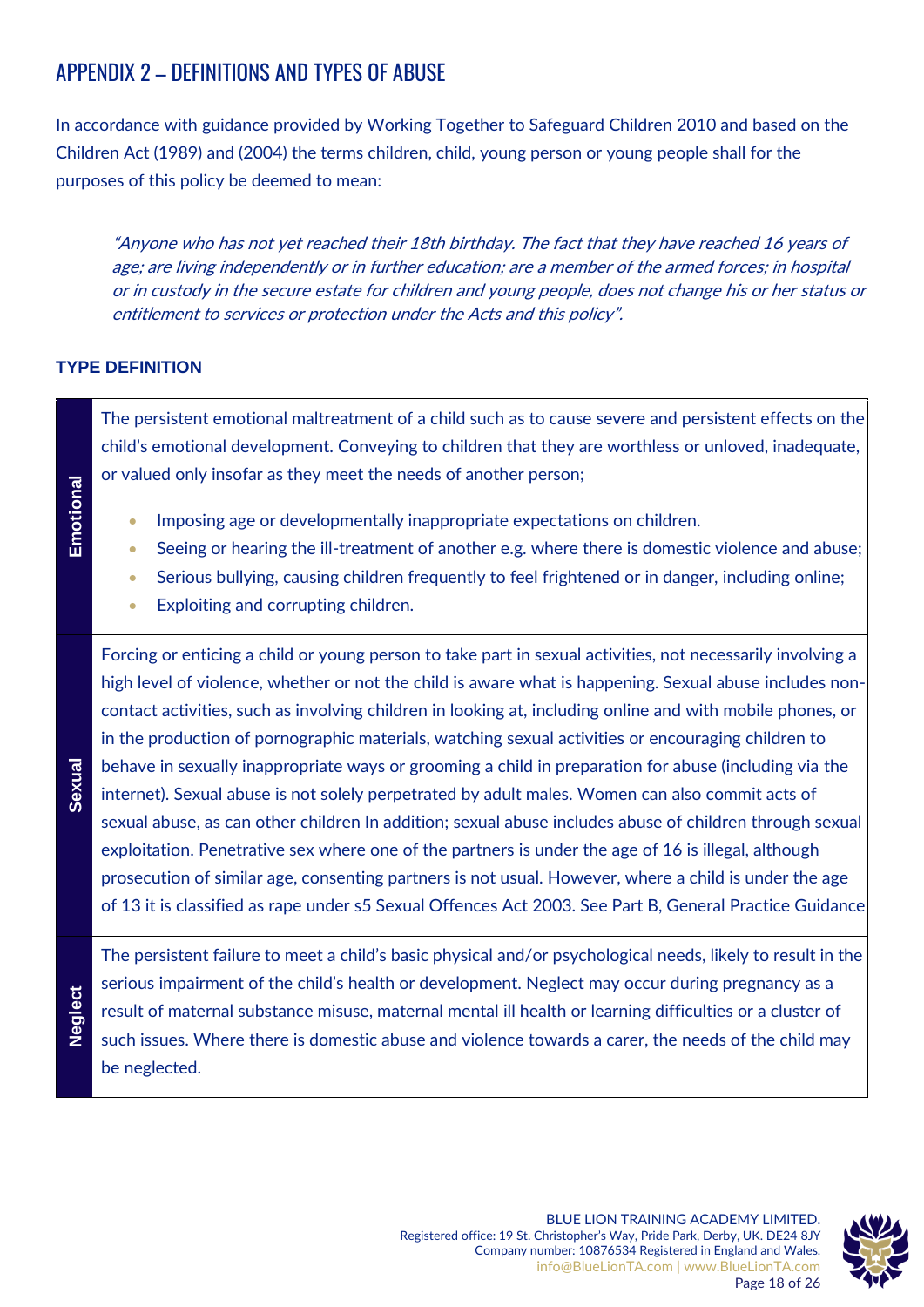**Physical**

May involve hitting, shaking, throwing, poisoning, burning or scalding, drowning, suffocating or otherwise causing physical harm to a child. Physical harm may also be caused when a parent fabricates the symptoms of, or deliberately induces illness in a child; see Part B, chapter 19, fabricated or induced illness

#### **Vulnerable Adults**

A vulnerable adult is any person aged 18 or over who is or may be unable to take care of him or herself, or unable to protect him or herself against significant harm or serious exploitation. Vulnerable adults may include:

- People with a mental health problem or mental illness (including dementia)
- People with a physical disability
- People with a sensory impairment
- People with a learning disability
- People who are frail and/or experiencing a temporary illness
- People who are unable/do not have the ability to make their own decisions

| <b>PHYSICAL</b>                           | The non-accidental use of physical<br>force that results (or could result) in<br>bodily injury, pain or impairment<br>including: assault, hitting, slapping,<br>pushing, misuse of medication and<br>restraint. | Unexplained bruising, cowering or flinching,<br>bruising consistent with being hit, unexplained<br>burns, unexplained fractures.                                           |
|-------------------------------------------|-----------------------------------------------------------------------------------------------------------------------------------------------------------------------------------------------------------------|----------------------------------------------------------------------------------------------------------------------------------------------------------------------------|
| <b>SEXUAL</b>                             | Direct or indirect involvement in<br>sexual activity without consent.                                                                                                                                           | Incontinence, difficulty/discomfort in walking,<br>excessive washing, sexually transmitted<br>diseases, bruising/bleeding in genital areas.                                |
| <b>EMOTIONAL/</b><br><b>PSYCHOLOGICAL</b> | Acts or behaviour which impinge on<br>the emotional health of, or which<br>causes distress or anguish to,<br>individuals.                                                                                       | Disturbed sleep, anxiety, confusion, extreme<br>submissiveness or dependency, sharp changes in<br>behaviour, loss of confidence or appetite.                               |
| <b>NEGLECT</b>                            | Ignoring or withholding physical or<br>medical care needs which result in a<br>situation or environment detrimental<br>to individual (S)                                                                        | Ignoring medical, emotional or physical care<br>needs, failure to provide access to appropriate<br>health care, withholding medication, adequate<br>nutrition and heating. |
| <b>FINANCIAL</b>                          | Unauthorised, fraudulent obtaining<br>and improper use of funds, property                                                                                                                                       | Unexplained or sudden inability to pay bills,<br>unexplained withdrawals of money from                                                                                     |



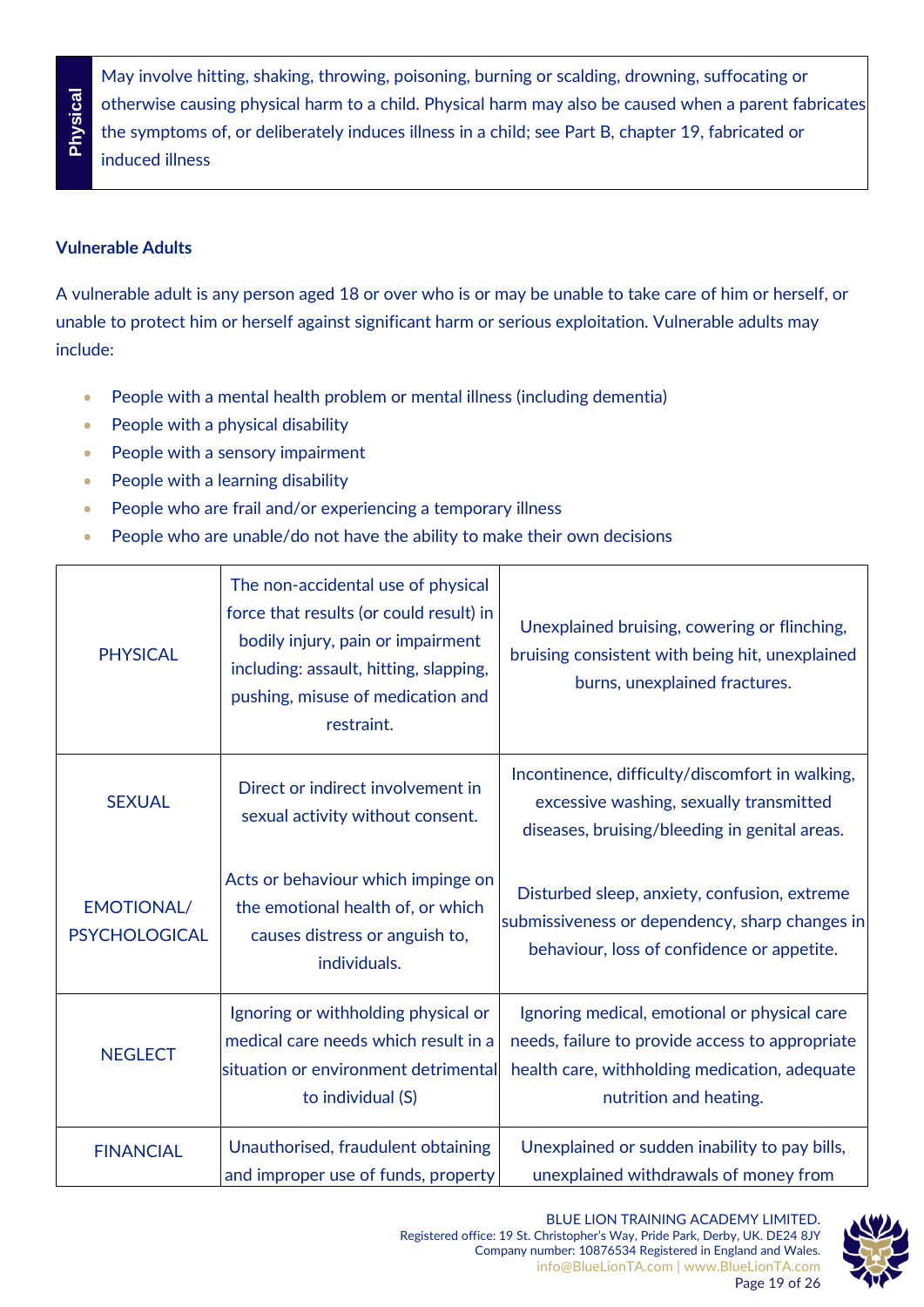|                       | or any resources of an adult at risk.                                                                                                              | accounts, personal possessions going missing,<br>unusual interest by a friend/relative/neighbour<br>in financial matters. |
|-----------------------|----------------------------------------------------------------------------------------------------------------------------------------------------|---------------------------------------------------------------------------------------------------------------------------|
| <b>DISCRIMINATORY</b> | When values, beliefs or culture<br>result in a misuse of power that<br>denies mainstream opportunities to<br>some groups or individuals            | Inciting others to commit abusive acts, lack of<br>effective communication                                                |
| <b>INSTITUTIONAL</b>  | Where the culture of the<br>organisations places the emphasis<br>on the running of the establishment<br>above the needs and care of the<br>person. | Lack of care plans, contact with the outside<br>world not encouraged, no flexibility or lack of<br>choice                 |

#### **Domestic Abuse**

Any incident or pattern of incidents of controlling, coercive or threatening behaviour, violence or abuse between those aged 16 or over who are or have been intimate partners or family members regardless of gender or sexuality.

Controlling behaviour is: a range of acts designed to make a person subordinate and/or dependent by isolating them from sources of support, exploiting their resources and capacities for personal gain, depriving them of the means needed for independence, resistance and escape and regulating their everyday behaviour.

Coercive behaviour is: an act or a pattern of acts of assault, threats, humiliation and intimidation or other abuse that is used to harm, punish, or frighten their victim."

#### **Female Genital Mutilation**

A collective term used for illegal procedures, such as female circumcision, which include the partial or total removal of the external female genital organs, or injury to the female genital organs for a cultural or nontherapeutic reason.

#### **Honor Based Abuse (HBA)**

Is violence and abuse in the name of honour, covering a variety of behaviours (including crimes), mainly but not exclusively against females, where the person is being punished by their family and/or community for a perceived transgression against the 'honour' of the family or community, or is required to undergo certain

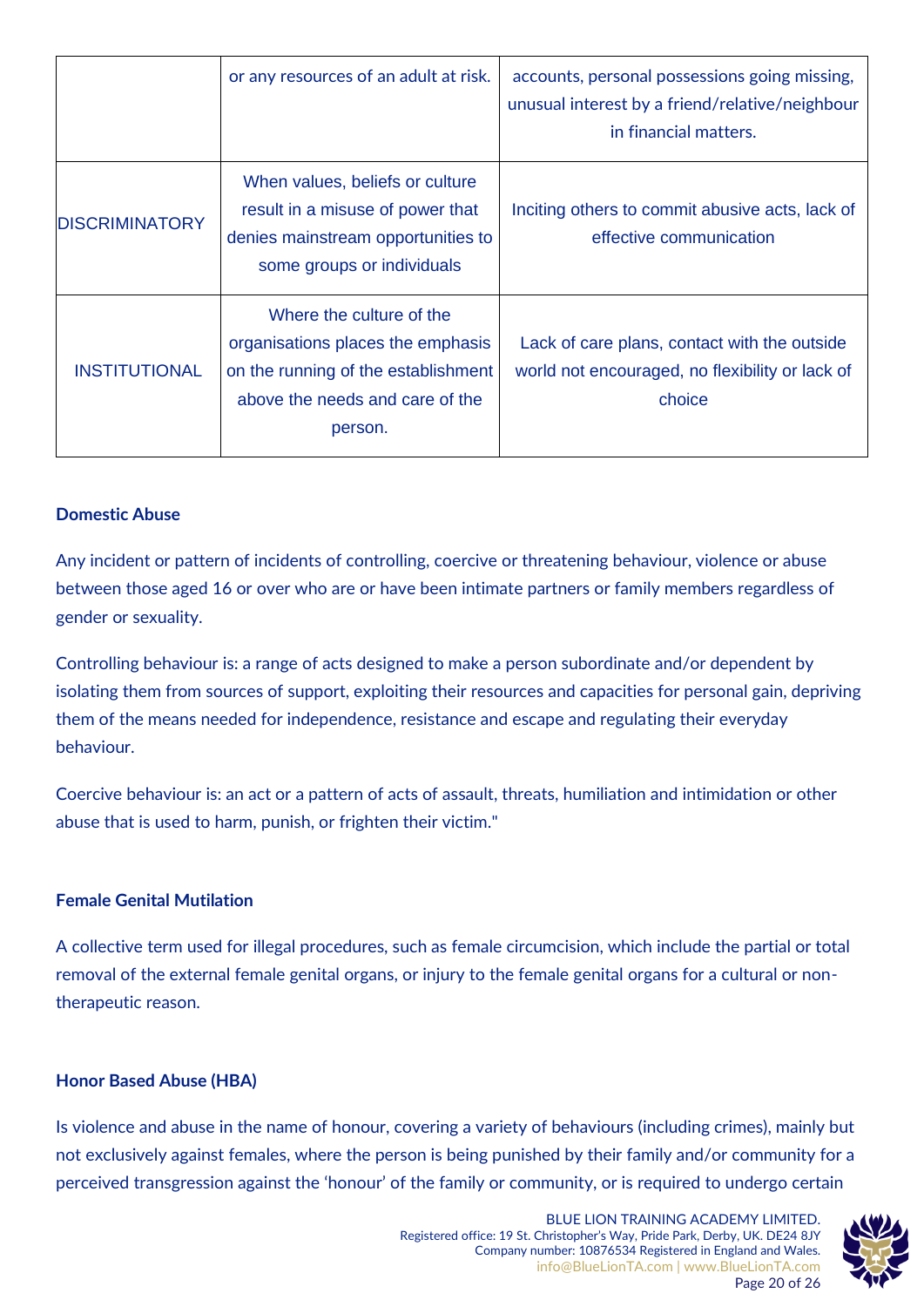activities or procedures in 'honour' of the family.

The One Chance Rule: You may only have one chance to speak to a potential victim, therefore, have only one chance to save a life. If the victim is allowed to walk out of the door without support being offered, that one chance might be wasted

It is a form of domestic abuse which relates to a victim who does not abide by the 'rules' of an honour code. This will have been set at the discretion of relatives or community; the victims are punished for bringing shame on the family or community. In relation to Honour Based abuse, staff should adopt the one chance rule.

#### **Forced Marriage**

In a forced marriage you are coerced into marrying someone against your will. You may be physically threatened or emotionally blackmailed to do so. It is an abuse of human rights and cannot be justified on any religious or cultural basis. It's not the same as an arranged marriage where you have a choice as to whether to accept the arrangement or not. The tradition of arranged marriages has operated successfully within many communities and countries for a very long time.

#### **Child Sexual Exploitation CSE**

Child sexual exploitation is a form of child sexual abuse. It occurs where an individual or group takes advantage of an imbalance of power to coerce, manipulate or deceive a child or young person under the age of 18 into sexual activity (a) in exchange for something the victim needs or wants, and/or (b) for their financial advantage or increased status of the perpetrator or facilitator.

The victim may have been sexually exploited even if the sexual activity appears consensual. "Child sexual exploitation does not always involve physical contact; it can also occur through the use of technology".

#### **Child Criminal Exploitation (CCE)**

'Child Criminal Exploitation is common in county lines\* and occurs where an individual or group takes advantage of an imbalance of power to coerce, control, manipulate or deceive a child or young person under the age of 18 years. The victim may have been criminally exploited even if the activity appears consensual. Child Criminal Exploitation doesn't always involve physical contact; it can also occur through the use of technology.' (Home Office, 2018)

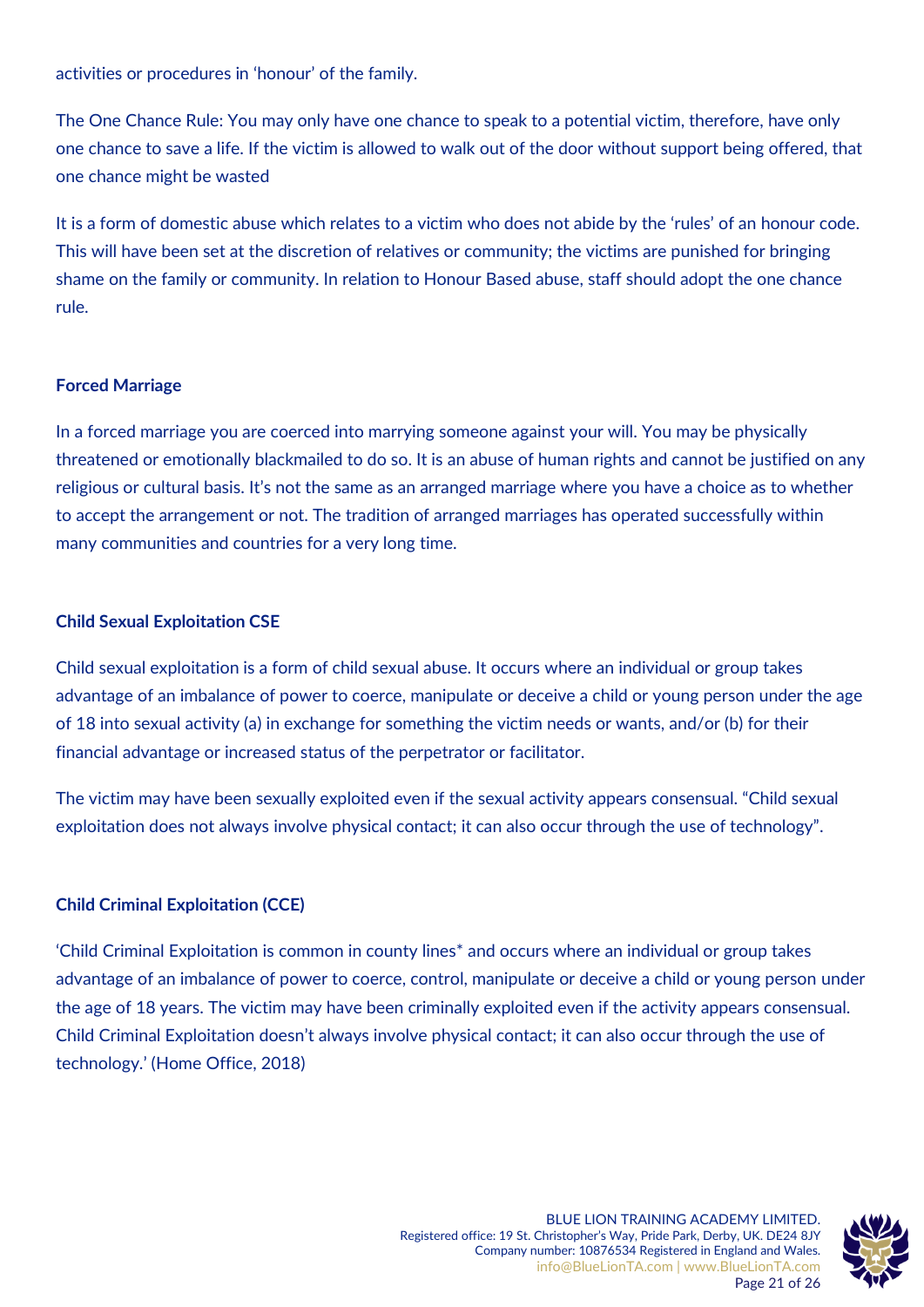#### **County Lines**

'County lines is a term used to describe gangs and organised criminal networks involved in exporting illegal drugs into one or more importing areas within the UK, using dedicated mobile phone lines or other form of 'deal line'. They are likely to exploit children and vulnerable adults to move and store the drugs and money and they will often use coercion, intimidation, violence (including sexual violence) and weapons. (Home Office, 2018)

#### **Modern Slavery**

There are many different characteristics that distinguish slavery from other human rights violations, however only one needs to be present for slavery to exist. It involves people being forced to work through mental or physical threat, owned or controlled by an 'employer' usually through mental or physical abuse or the threat of abuse, dehumanised and being treated as a commodity or bought and sold as 'property'.

#### **Human Trafficking**

Takes place when a victim is moved from one place to another for the purpose of exploitation, this could be through sexual exploitation, domestic servitude, forced labour, forced criminality or organ harvesting. The trafficker is able to control and exploit through violence, coercion or deception.

#### **Prevent**

The Prevent Strategy published by the Government in 2011 is part of an overall counter- terrorism strategy which aims to reduce the threat to the UK from terrorism and to stop people becoming terrorists or supporting terrorism.



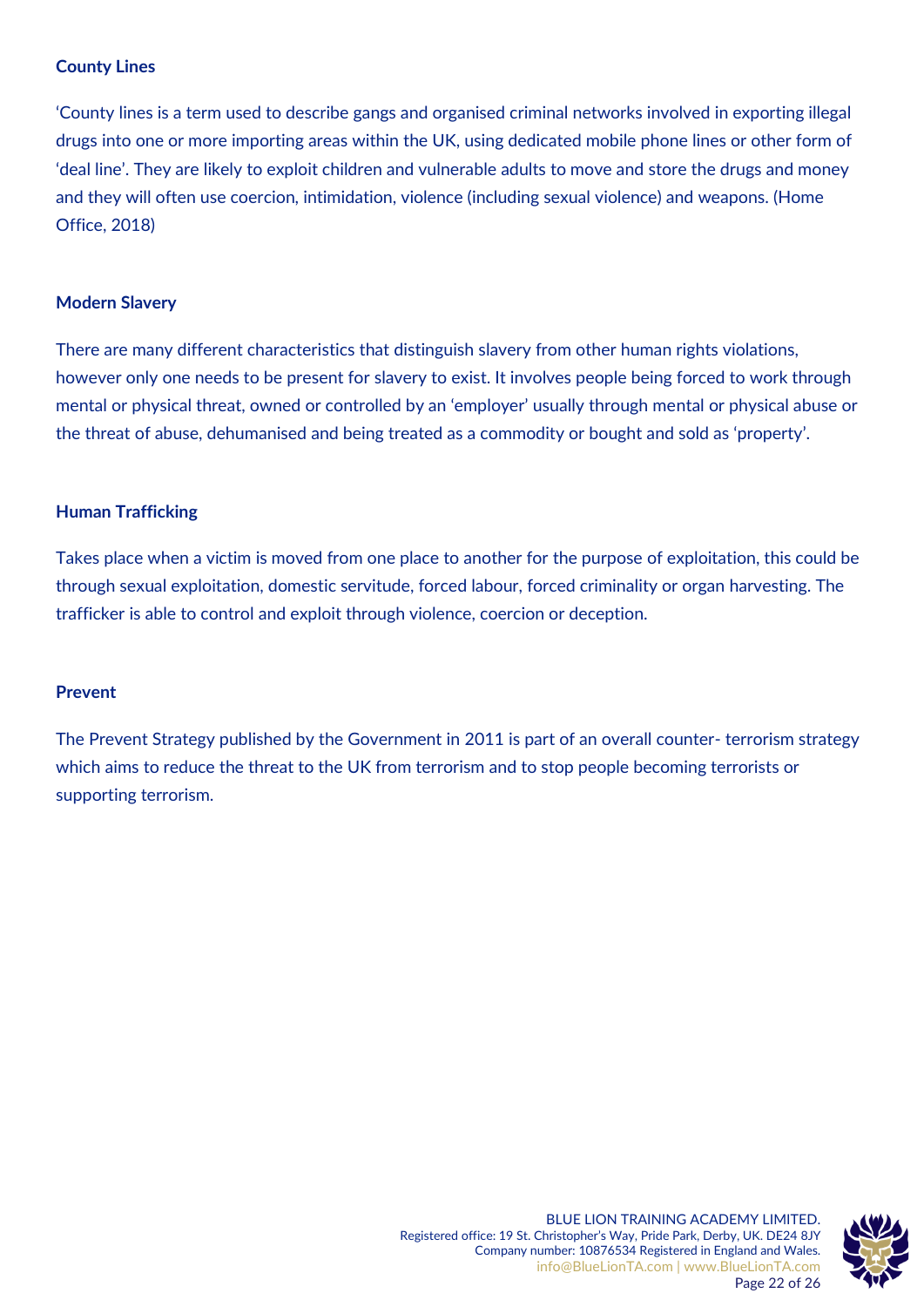# APPENDIX 3: SAFEGUARDING AND PREVENT INCIDENT REPORT FORM

This form is to be used to record information in the light of an allegation, suspicion or disclosure of a potential safeguarding and prevent concern. Completing this record should not stand in the way of contacting Police or Social Services in the event of an emergency or urgent safeguarding and prevent incident.

The Safeguarding and Prevent form can also be completed **online** for any queries or if you require help and support completing the form contact [info@BlueLionTA.com](mailto:info@BlueLionTA.com)

#### **REFERRAL PROCESS**

**Once you have completed this form, please email it to:** [geeta.dhanjal@bluelionta.com](mailto:geeta.dhanjal@bluelionta.com)  If you have any major concerns whilst filling in the form, please call: 07527179522.

| <b>YOUR CONTACT DETAILS</b>                                                            |                                                              |  |
|----------------------------------------------------------------------------------------|--------------------------------------------------------------|--|
| Forename(s):                                                                           | First Name(s)                                                |  |
| Surname:                                                                               | Last Name                                                    |  |
| Your position or relationship<br>to who your safeguarding/<br>prevent concern is about | Please Enter                                                 |  |
| <b>Your Telephone</b>                                                                  | Please Enter                                                 |  |
| <b>Your Email</b>                                                                      | Please Enter                                                 |  |
| DETAILS OF PERSON THE SAFEGUARDING / PREVENT CONCERN OR INCIDENT IS ABOUT:             |                                                              |  |
| Forename(s):                                                                           | First Name(s)                                                |  |
| Surname:                                                                               | Last Name                                                    |  |
| Date of Birth<br>(DD/MM/YYYY):                                                         | D.O.B.                                                       |  |
| Approx. Age (if DoB<br>unknown):                                                       | Please Enter                                                 |  |
| Gender:                                                                                | Please Describe                                              |  |
| Known Address(es):                                                                     | Identify which address is the Individual's current residence |  |
| Nationality / Citizenship:                                                             | Stated nationality / citizenship documentation (if any)      |  |

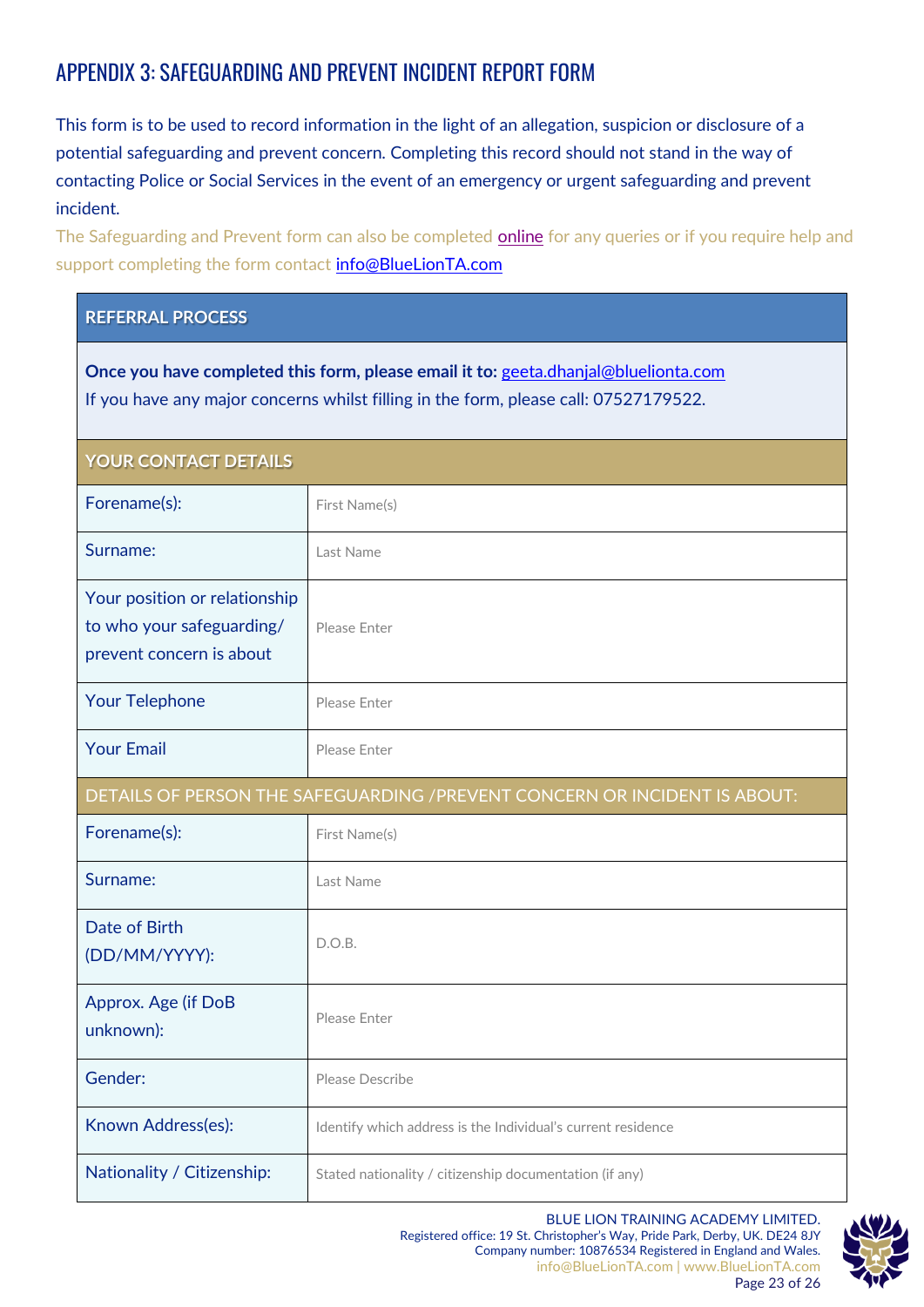| Immigration / Asylum<br>Status:                                                           | Immigration status? Refugee status? Asylum claimant? Please describe.                       |
|-------------------------------------------------------------------------------------------|---------------------------------------------------------------------------------------------|
| <b>Primary Language:</b>                                                                  | Does the Individual speak / understand English? What is the Individual's first<br>language? |
| <b>Contact Number(s):</b>                                                                 | Telephone Number(s)                                                                         |
| Email Address(es):                                                                        | Email Address(es)                                                                           |
| <b>Any Other Family Details:</b>                                                          | Family makeup? Who lives with the Individual? Anything relevant.                            |
| If under 18 Name and<br><b>Address of Parent, Carer or</b><br>guardian of alleged victim: | Please Enter                                                                                |
| <b>Telephone Number</b>                                                                   |                                                                                             |

**DESCRIBE CONCERNS In as much detail as possible, please describe the specific concern(s) relevant to Safeguarding & Prevent.**

Please Describe

FOR EXAMPLE:

- Date and time of any incident
- What have you seen or heard?
- Has the alleged victim said anything to you? (do not lead or investigate Just record actual details) – Continue on another sheet if required
- How / why did the Individual come to your notice in this instance?
- Does it involve a specific event? What happened? Is it a combination of factors? Describe them.
- Does the Individual have contact with groups or individuals that cause you concern? Who? Why are they concerning? How frequent is this contact?
- Is there something about the Individual's mobile phone, internet or social media use that is worrying to you? What exactly? How do you have access to this information?
- Has the Individual expressed a desire to cause physical harm, or threatened anyone with violence? Who? When? Can you remember what was said / expressed exactly?
- Has the Individual shown a concerning interest in hate crimes, or extremists, or terrorism? Please describe any other concerns you may have that are not mentioned here.

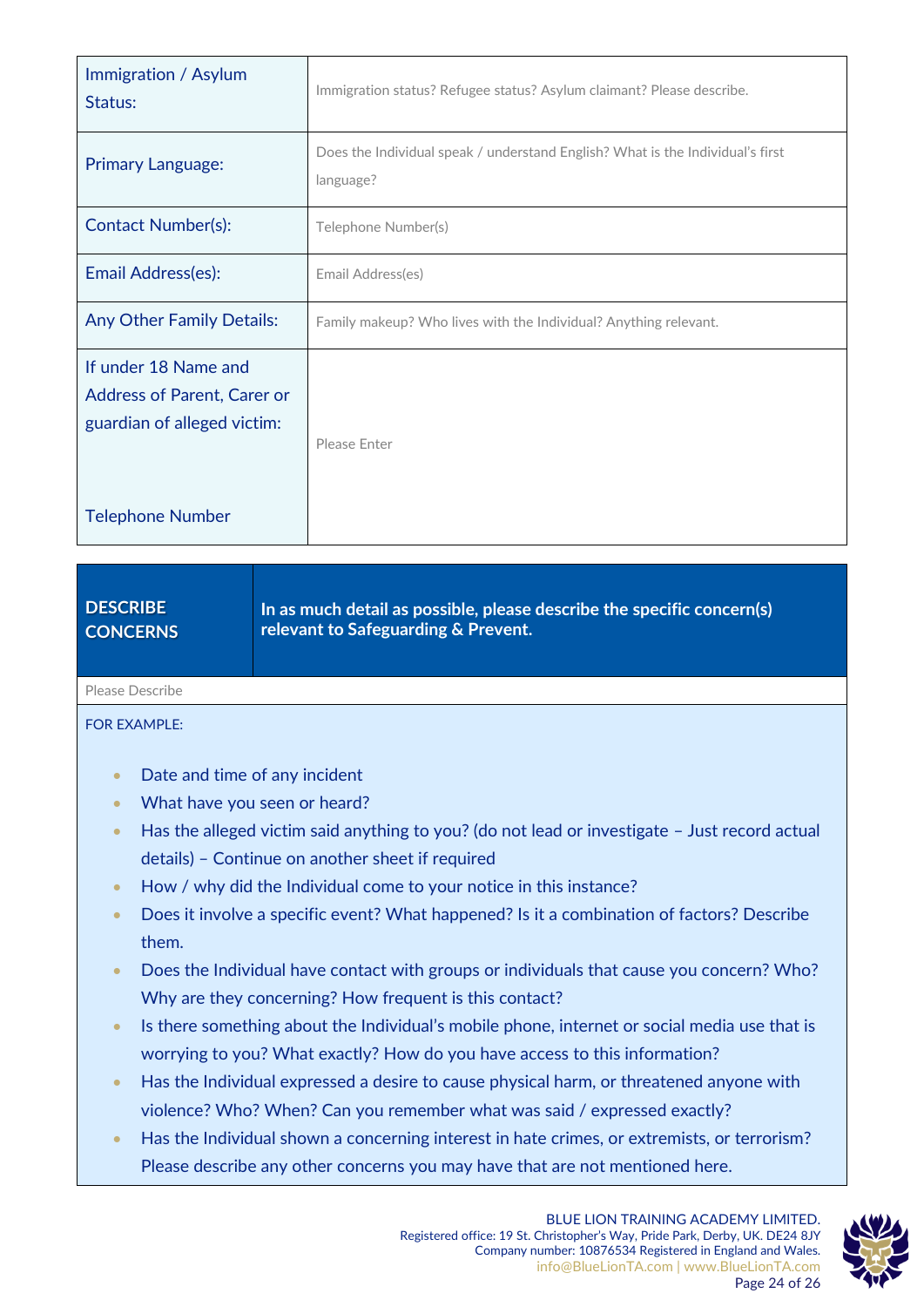#### Please Describe

#### FOR EXAMPLE:

- Victim of crime, abuse or bullying.
- Work, financial or housing problems.
- Citizenship, asylum or immigration issues.
- Personal problems, emotional difficulties, relationship problems, family issues, ongoing court proceedings.
- On probation; any erratic, violent, self-destructive or risky behaviours, or alcohol / drug misuse or dependency.
- Expressed feelings of injustice or grievance involving any racial, religious or political issue, or even conspiracy theories.
- Educational issues, developmental or behavioural difficulties, mental ill health
- Please describe any other need or potential vulnerability you think may be present but which is not mentioned here.

| <b>OTHER</b><br><b>INFORMATION</b>                                     | taken so far: | Please provide any further information you think may be relevant, e.g. social media details,<br>military service number, other agencies or professionals working with the Individual, Action |
|------------------------------------------------------------------------|---------------|----------------------------------------------------------------------------------------------------------------------------------------------------------------------------------------------|
| Please Describe                                                        |               |                                                                                                                                                                                              |
| HAVE ANY EXTERNAL AGENCIES BEEN CONTACTED IN RELATION TO THIS REFERRAL |               |                                                                                                                                                                                              |
| Police                                                                 |               | Please Enter Yes or No, if yes please add Name and Contact Details and details of<br>advice received                                                                                         |
| <b>Social Services</b>                                                 |               | Please Enter Yes or No, if yes please add Name and Contact Details and details of<br>advice received                                                                                         |
| <b>Local Authority</b>                                                 |               | Please Enter Yes or No, if yes please add Name and Contact Details and details of<br>advice received                                                                                         |
| Other (eg: NSPCC)                                                      |               | Please Enter Yes or No, if yes please add Name and Contact Details and details of<br>advice received                                                                                         |

A copy of this form should be sent to the Designated Safeguarding Lead by email to [geeta.dhanjal@bluelionta.com](mailto:geeta.dhanjal@bluelionta.com) Do not discuss this incident with anyone other than those who need to know.